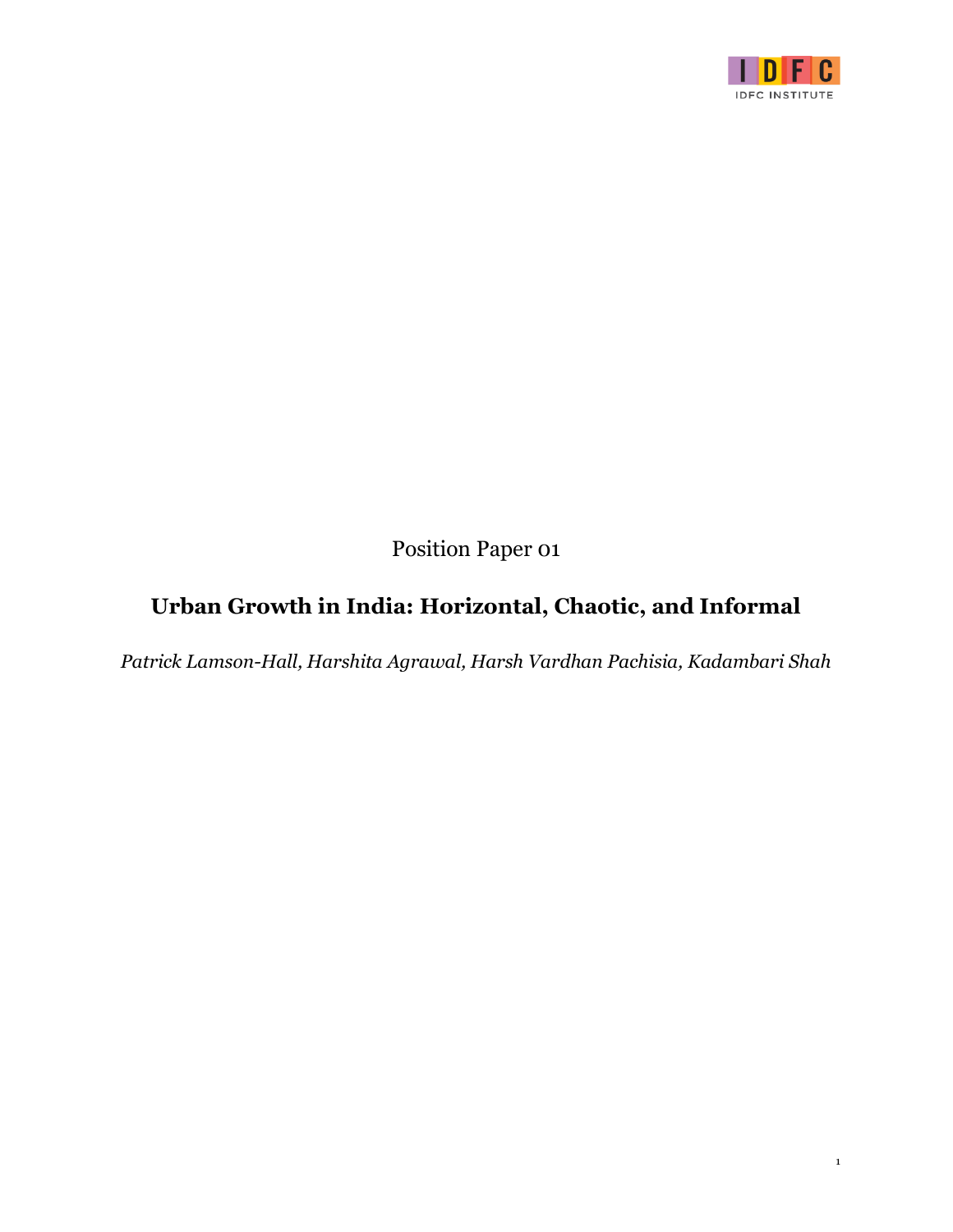

# **About Us**

IDFC Institute has been set up as a research-focused think/do tank to investigate the political, economic and spatial dimensions of India's ongoing transition from a lowincome, state-led country to a prosperous market-based economy. We provide in-depth, actionable research and recommendations that are grounded in a contextual understanding of the political economy of execution. Our work rests on three pillars — 'State and the Citizen', 'Strengthening Institutions', and 'Urbanisation'. The State and the Citizen pillar covers the design and delivery of public goods, ranging from healthcare and infrastructure to a robust data protection regime. The Strengthening Institutions pillar focuses on improving the functioning and responsiveness of institutions. Finally, the Urbanisation pillar focuses on the historic transformation of India from a primarily rural to largely urban country. All our research, papers, databases, and recommendations are in the public domain and freely accessible through [www.idfcinstitute.org.](http://www.idfcinstitute.org/)

# **Disclaimer and Terms of Use**

The analysis in this paper is based on research by IDFC Institute (a division of IDFC Foundation). The views expressed in this paper are not that of IDFC Limited or any of its affiliates. The copyright of this paper is the sole and exclusive property of IDFC Institute. You may use the contents only for non-commercial and personal use, provided IDFC Institute retains all copyright and other proprietary rights contained therein and due acknowledgement is given to IDFC Institute for usage of any content. You shall not, however, reproduce, distribute, redistribute, modify, transmit, reuse, paper, or use such contents for public or commercial purposes without IDFC Institute's written permission.

Copyright: © IDFC Institute 2020

# **Suggested Citation**

Lamson-Hall, P., Agrawal, H., Pachisia, H.V., and Shah, K. (2020). Urban Growth in India: Horizontal, Chaotic, and Informal. *IDFC Institute Position Paper 01.*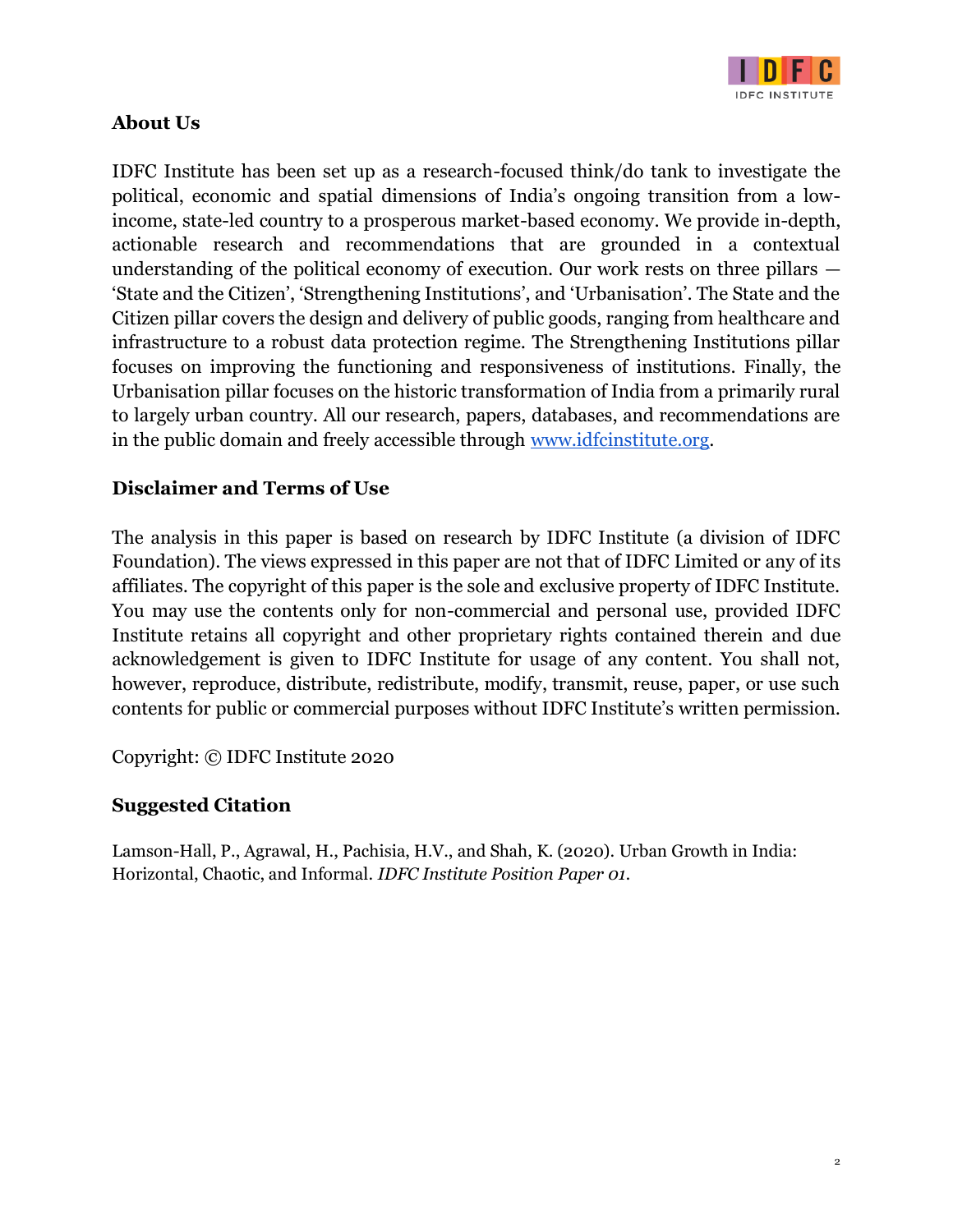

# **Abstract**

Mumbai, Delhi, Pune, Bengaluru and various other cities have been the locus of COVID-19 infection in India. Given that these cities also have some of the highest population densities in the country, density is being blamed for the spread of contagion. However, density is not at fault, the management of that density is. Poor urban management has led to chaotic urban expansion in Indian cities which gives rise to various socio-economic challenges. India's urbanisation trajectory is unique. This paper delves deeper into the haphazard and informal growth of urban cities and analyses how urban expansion can be better planned and governed. It starts by analysing the patterns of urban expansion in India and around the world, comparing their similarities and contrasting their differences. It then goes on to examine the causes of the country's disorderly growth and its implications, particularly on housing, transport and public service delivery. The paper concludes by highlighting some key tactics and policy ideas to capitalise on India's growing cities by transforming them into thriving engines of growth.

# **Key Words**:

*Urbanisation, Urban Growth, Urban Sprawl, Urban Expansion*

## **Acknowledgements**

We thank Pritika Hingorani, Niranjan Rajadhyaksha, and Vaidehi Tandel for their invaluable feedback on multiple drafts. We are also grateful to Vikram Sinha for editorial support. All errors are our own.

## **About the Authors**

Patrick Lamson-Hall is Visiting Associate Fellow at IDFC Institute. He is an urban planner and a research scholar at the NYU Marron Institute of Urban Management. Patrick contributed to the development of the Atlas of Urban Expansion: 2016 Edition, a ground-breaking and original study of the dynamics of global urban growth. He manages the India Urban Expansion Observatory, a 30-person research facility located in Mumbai, India. He is also the New York-based coordinator of the Ethiopia Urban Expansion Initiative, a project to implement long-term spatial plans in 16 Ethiopian cities. He coordinates the Climate Smart Cities: Grenada program, a collaboration with the Green Climate Fund to promote mitigation and adaptation in the cities of Small Island Developing States (SIDS). His other research interests include alternative transportation, special economic zones, and historical urbanization. Patrick holds a Master's Degree in Urban Planning from the NYU Wagner School of Public Service and is currently a PhD candidate at the Wagner School.

Harshita Agrawal is an Associate at IDFC Institute. Her research focuses on urban planning and governance, the link between infrastructure investment and job creation, and data governance. She has a postgraduate diploma from Meghnad Desai Academy of Economics, affiliated to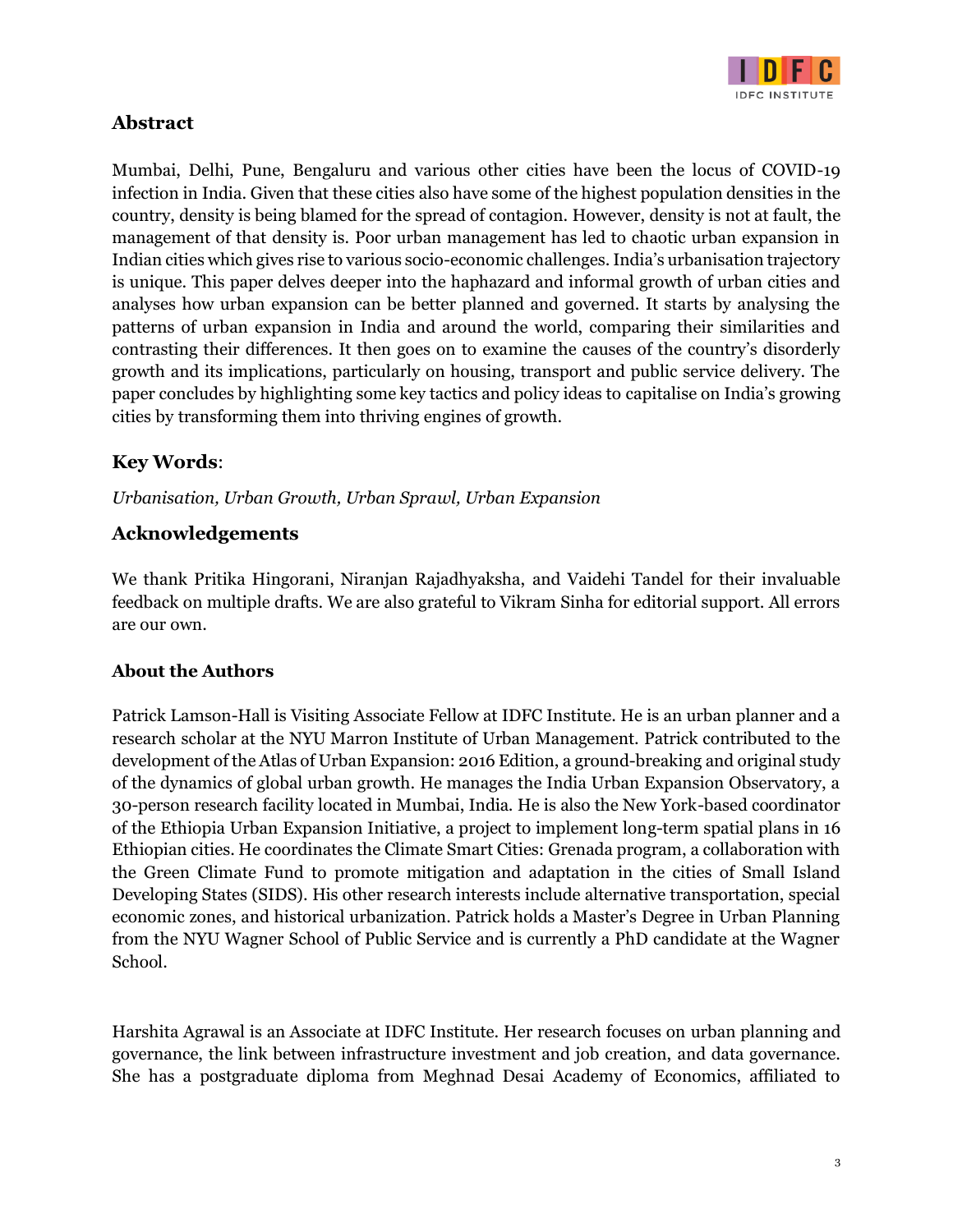

University of Mumbai. She holds a Bachelor of Arts (Hons.) from St. Xavier's College (Autonomous), majoring in Economics and Sociology, with a minor in English Literature.

Harsh Vardhan Pachisia is an Associate at IDFC Institute. He conducts research on how data science and economics can be used to inform public policy, with a focus on topics of urban governance, mobility, open data and Geographic Information Systems. Harsh studied Business and Political Economy—with minors in Computer Science, Mathematics and Public Policy Management—at the Stern School of Business, New York University.

Kadambari Shah is a Senior Associate at IDFC Institute. Her research focuses on urban policy, ease of doing business, and state capacity and governance in India. Kadambari has a postgraduate degree in Economics and Finance from the Meghnad Desai Academy of Economics (MDAE), affiliated to the University of Mumbai and graduated from St. Xavier's College (Autonomous), Mumbai with a Bachelor of Arts (Hons.), majoring in Economics and English Literature, with a minor in Anthropology.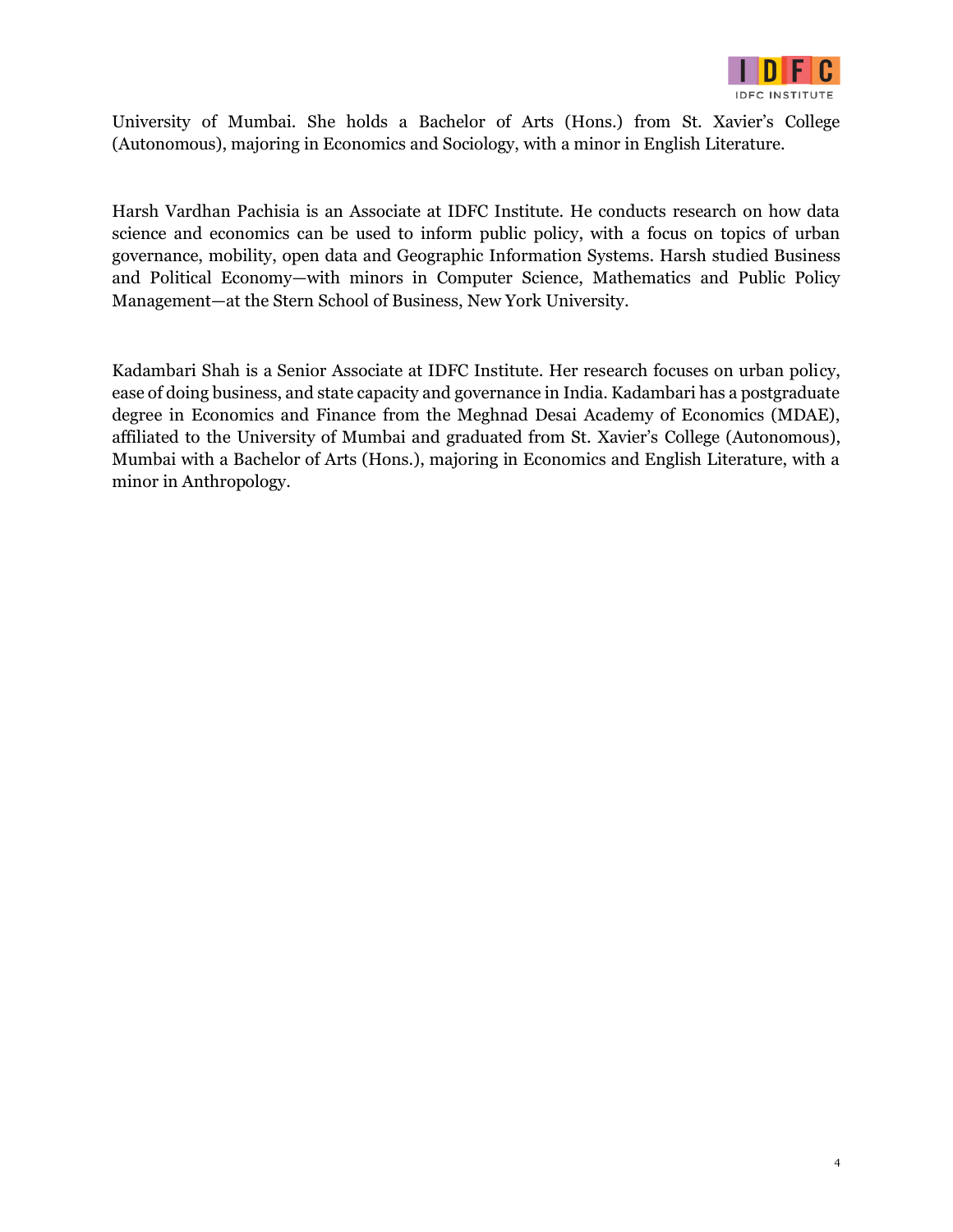

#### **Introduction**

In the last several decades, many geographers and economists have demonstrated the vital role of cities in national development. Starting with the Dutch leap to modernity in the 18th century and continuing to the 21st century success story of mainland China, no country has ever developed without urbanising. Why?

Geographers and economists point to the benefits of proximity. As cities grow, they attract businesses and workers. This creates a virtuous cycle; firms gain from agglomeration economies, knowledge spills over, and a diverse labour market that can facilitate growth is created. These terms — agglomeration, spillovers, and the labour market — are elaborations of a simple concept, which is that a higher density of individuals and firms leads to a higher density of interactions. People learn from these interactions — for instance, by changing jobs and learning a new skill or through chance encounters at a sidewalk cafe This learning increases their output, thereby raising productivity. Firms are better off being in cities where they have a lower cost of moving goods to market and access to a bigger pool of workers and trading partners. Workers are better off having access to a bigger pool of jobs.

The productivity benefit of density is limited by congestion, or the inevitable crowding that occurs when a large number of people and firms are trying to occupy the same space at the same time. In other words, congestion effects counteract agglomeration effects. However, all else being equal, places with more people in a smaller area - places that are more dense - are more productive than places with fewer people in a larger area - places that are less dense. The congestion that this density causes can only be ameliorated by appropriate investments in infrastructure.

Planners, environmentalists and geographers have noted, with alarm, that average global urban densities have been declining for several decades and are now roughly 50% below the global average in 1990 (Atlas of Urban Expansion 2016). This global trend holds true in two-thirds of cities around the world; Indian cities are no exception. As density declines, urban areas consume more land per capita. This is of particular concern in Organisation for Economic Co-operation and Development (OECD) countries, where the density in cities is an order of magnitude lower than in developing countries, and the total area occupied by cities is much greater. For example, Springfield MA, USA occupies almost exactly the same urbanised area as Mumbai, India, but has a population of only 500,000 - 1/40th of the population of Mumbai). This has led to calls to contain urban growth and halt density declines in cities around the world, including in India.

The appropriateness of these appeals is a matter of debate. On the one hand, here is no evidence to indicate that declining density in OECD countries is leading to less efficient metropolitan labour markets or less productive cities. Indeed, GDP from cities has grown dramatically even as density has declined, and New York and Los Angeles alone now have a combined GDP that is roughly equivalent to that of India. And the density of Indian cities is already very high by global standards, with Indian cities growing quite rapidly as more people take advantage of agglomeration. In overcrowded cities such as Mumbai, it is clear to any humane observer that most people would be better off consuming more space, not less - whether through vertical growth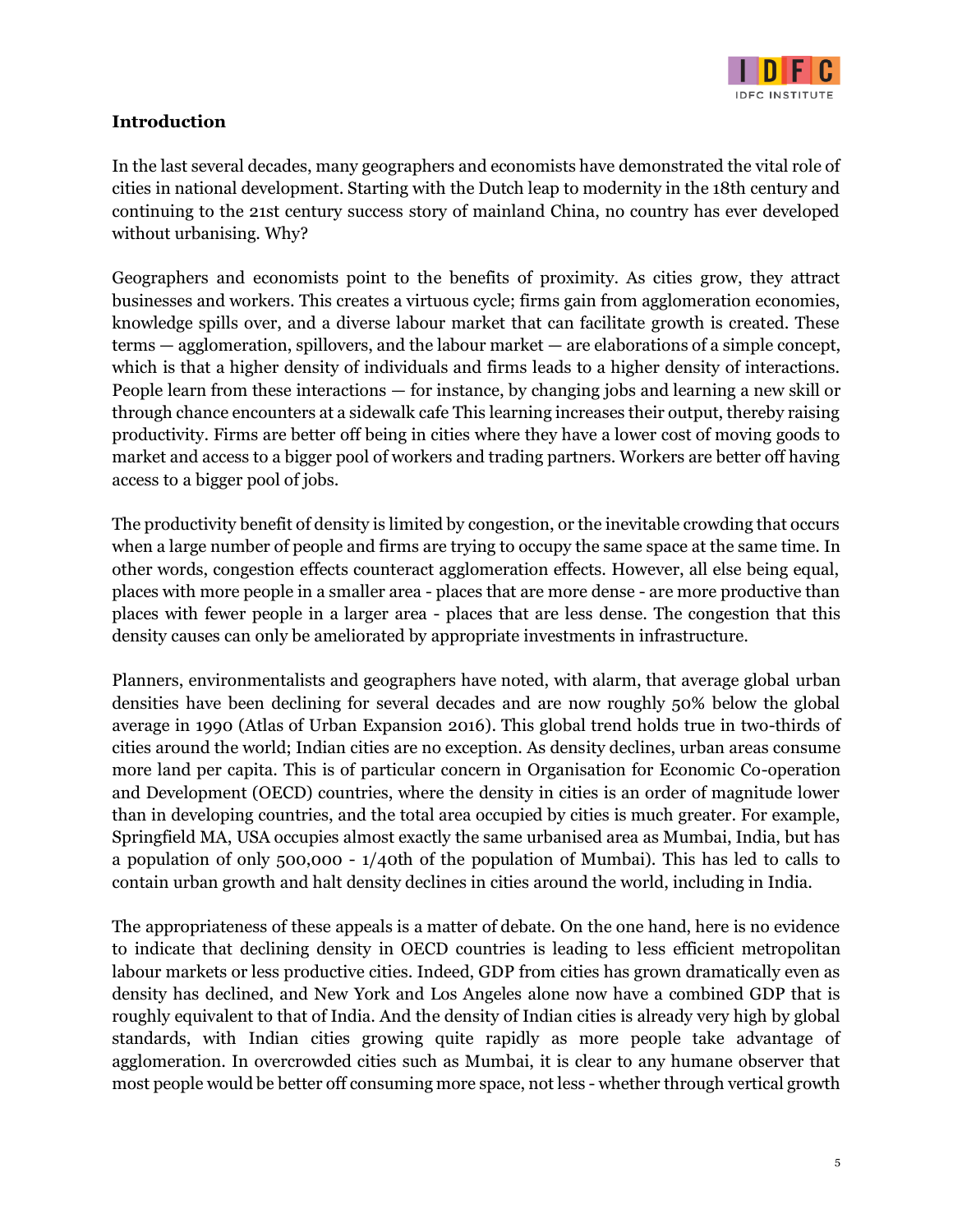

or, for those who cannot afford to live in high-rises, the conversion of rural land on the urban periphery into low-cost housing.

On the other hand, larger land areas are costlier to service with basic infrastructure. Studies suggest that it is 30%-50% cheaper to supply public transport, electricity and sewerage networks in densely populated areas (Dobbs et al, 2011). This is because more people and firms can be hooked up to a given trunk line, sharing the cost of that line. Besides, research indicates that developing economies are not as equipped to plan and service large areas as OECD countries.

However, much as the agglomerative yields of density are balanced by the challenge of congestion, the cost savings of providing infrastructure to a dense city are offset by the complexity of managing the provision of that infrastructure to a large group of people. Urban management thus turns out to be the key variable that determines the extent to which a city enjoys the advantages of density. This is because proper management is the only antidote for congestion. Cities that are able to plan for growth and invest in key urban services — transportation, sanitation, clean water — are able to maximise the number of interactions that are possible, and get the most benefit out of their density. Yet, not all cities are able or willing to make these kinds of investments.

In cities in the developing world, poor policymaking and unchecked/unplanned growth have led to urban areas that are still dense by global standards, but difficult to service and traverse. Since cities are still attempting to control their outward expansion, much of the development on the urban periphery is informal, leading to inefficient utilisation of land and a lack of infrastructure. At the same time, Indian cities limit the amount of growth that is allowed to take place in the urban core because of the inability of urban managers to establish adequate infrastructure for high-rise development. This does not prevent densities from increasing, but it does condemn the inhabitants to soaring rents and small spaces. The net effect of simultaneously attempting to block vertical growth and horizontal growth, but without the ability to limit the size of the population, is what we see in Indian cities today, i.e. congestion in the centre, congestion on the edge, and an inability to create truly metropolitan labour markets and realise the benefits of density. This underperformance does not deter migrants from coming to cities, but it does reinforce the cycle of poor urban management by creating isolated neighbourhoods that do not contribute to agglomeration or economic development.

The barriers to managing dense urban areas effectively are especially relevant in the age of COVID-19. In cities that are the locus of infection, such as New York City, London and Mumbai, high population density is being blamed for the pandemic's severity. Some (O'Toodle, 2020) suggest that the answer is urban de-densification, i.e. moving people out of cities and into urban peripheries/suburbs. This proposal is unlikely to work, especially in developing countries where agglomeration economies will continue to be tremendously attractive to businesses and workers. Urbanisation is inevitable and it is essential for productivity. History illustrates that cities have bounced back from previous pandemics: London survived cholera and New York and Mumbai moved on from the Spanish Flu. In fact, the premise of the density argument is flawed. Taipei, Ho Chi Minh City and Hong Kong have higher densities than New York City, London and Mumbai respectively. At the time of writing this paper, these cities were able to effectively manage the crisis.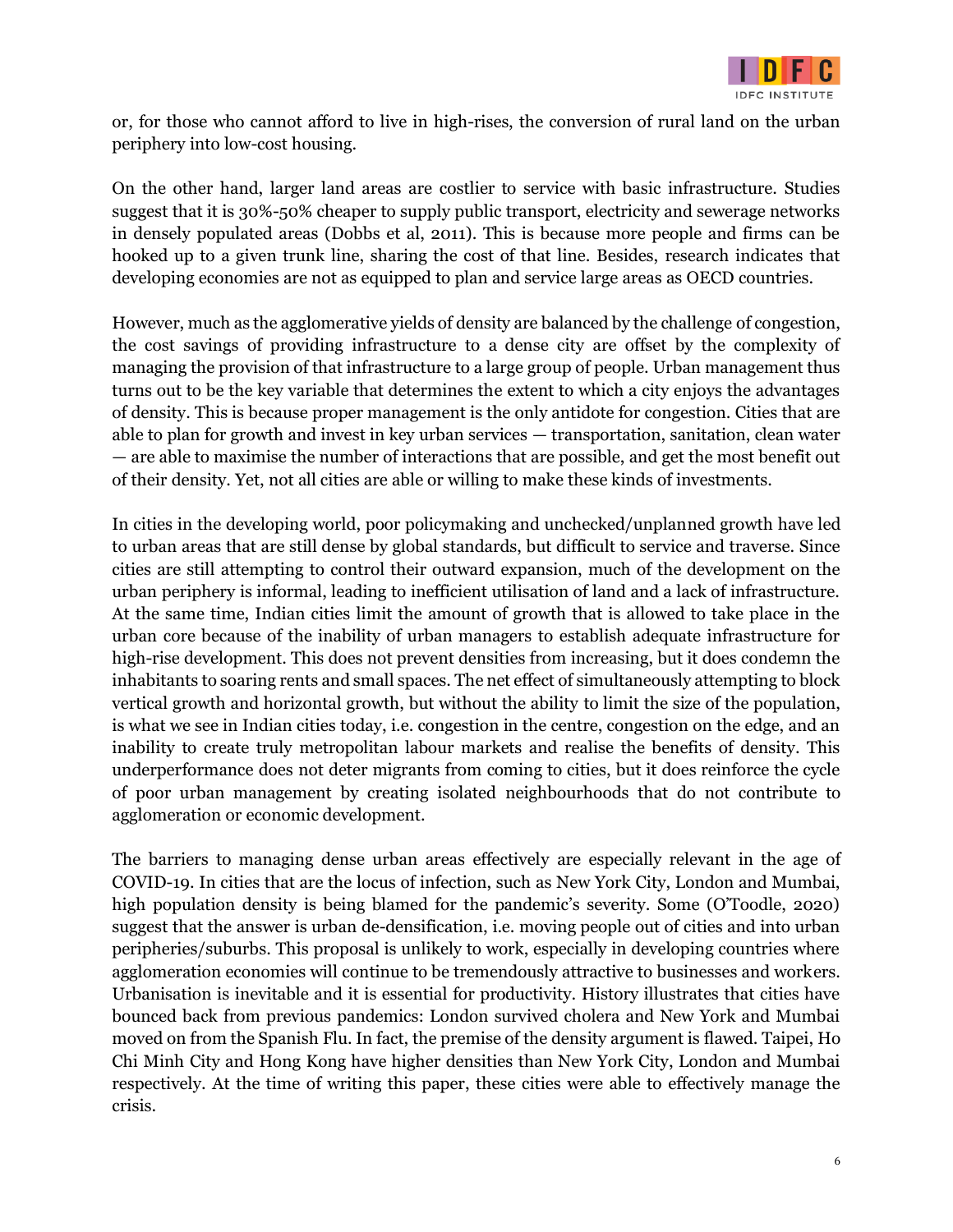

When it comes to disease transmission, efficient urban management is more important than density. Unfortunately, high density makes the process more difficult. India is at the intersection of two challenges. The tremendous desire of Indians to participate in agglomeration economies has created cities in which even the urban peripheries are denser than some European and American city centres. At the same time, the low quality of city governance in India has translated into poor access to basic services; even handwashing and sanitation is limited to an elite group. This is why COVID-19 is spreading so rapidly. Fortunately, this moment provides an opportunity to rethink urban management in Indian cities, recognising their unique plights and potentials.

The issues facing Indian cities are unique. This paper dismantles the idea that Indian cities should try to prevent growth, focusing instead on how growth can be managed less problematically, what the negative aspects of growth in India are and what is driving the setbacks that Indian cities are facing. It concludes by highlighting key tactics and ideas to transform disorderly growth into better planned cities and suggests what India can and cannot do to similarly improve density management in urban areas. It is important to note that this paper does not focus specifically on the impact of COVID-19 on cities and urban responses to the pandemic. Instead, it addresses the underlying factors that have made Indian cities vulnerable to crises such as this one, as well as how these fissures in the urban fabric have downsides for productivity and quality of life.

#### **What about urban sprawl?**

All cities need land to grow, but urban sprawl, as defined by the OECD, is "an urban development pattern characterised by low population density that can be manifested in multiple ways. That is, an urban area may be sprawled because the population density is on average, low" (OECD, 2018). Dieleman and Wegener (2004) understand the phenomenon as the "growth of urban spatial patterns with low densities, large outward expansion and leapfrog urban development". They argue that such urban growth is not conducive to a good quality of life. Ewing et al (2002) identify sprawl as "low density development with residential, shopping and office areas that are rigidly segregated; a lack of thriving activity centres and limited choices in travel routes".

These definitions focus on low density growth as a prime characteristic of sprawl. But low density is not a problem in India. In comparison with the megacities of other countries with the exception of China, Indian cities cannot be said to be sprawling by this metric. With a population of 1.3 billion, most of India is inhabited by a large number of people. To take one example, the metro area of Mumbai has a population density of 278 persons per hectare. That is more than six times the density of London and over ten times the density of Los Angeles (Atlas of Urban Expansion, 2016). In other words, Indian cities face a different problem: how to manage urban land and growth and provide services to all of their residents.

Indian cities are consuming a great deal of peripheral land and are seeing large amounts of leapfrog development. When the country's cities are unable to plan and manage this growth, expansion beyond defined boundaries negatively impacts service delivery, housing supply and demand, traffic and mobility. All these elements cause congestion, and, we now know, enables the spread of disease. These consequences are exacerbated by changes in governance not keeping up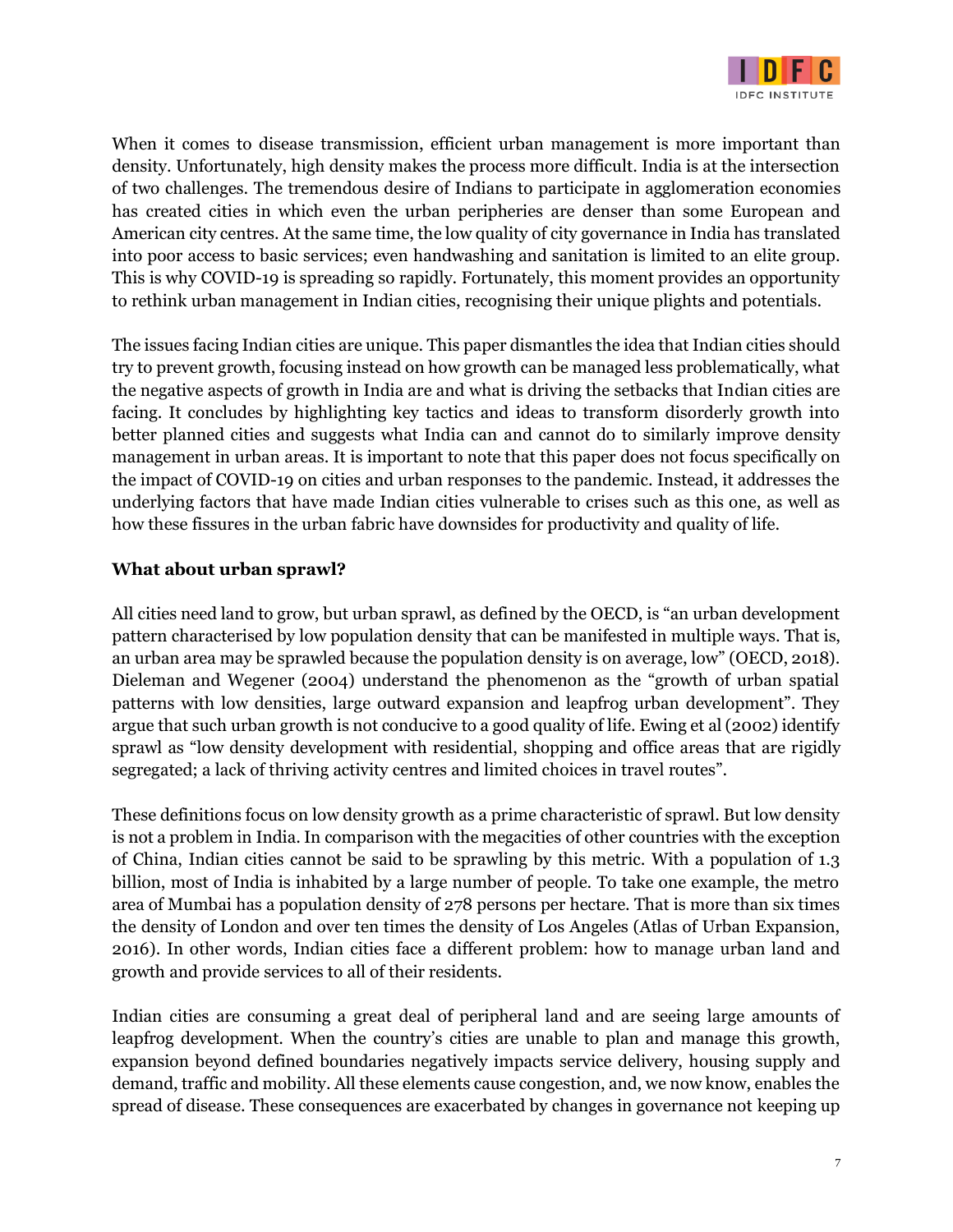

with rates of urbanisation. Thus, India's unique style of urban growth makes it crucial for policymakers to take note of patterns and implications of poor city management, as outlined in the next section. Many Indian planners and leaders fear urban sprawl, but all cities go through periods of horizontal growth as their populations expand. New York increased nine-fold in horizontal area between 1900 and 1930; Paris increased 30-fold since 1800. Even Hong Kong, a dense city by any measure, has grown by 50% in horizontal area since 1990.

## **Urban growth in India**

Indian cities are struggling to make room for urban development. This pattern is not sustainable. Large new areas of cities are almost entirely unplanned. Where plans do exist, they are often inadequately created and implemented, leading to haphazard development that affects the productivity of cities and urban residents. Further, there is a huge demand for housing in the highly congested urban core. Weak urban management, and density and height restrictions limit the population in formal housing that can be accommodated there. In both peripheral areas and urban cores, development is fragmented and badly connected due to poorly planned road and transport networks, creating long commutes and unending traffic congestion.

Indian cities are growing outside administrative boundaries. Various urban studies use built-up area as a measure of the spatial extent of city growth (Alig and Healy, 1987; Sudhira, 2004; Liu, 2014; Garouani et al, 2017). As seen in Figure 1, settlements in Chennai have extended beyond administrative boundaries and the metropolitan area has expanded. However, some of these areas are still classified as rural and are being governed by Rural Local Bodies (RLBs), not Urban Local Bodies (ULBs) that administer urban areas. As Tandel et al (2019) show, rigid definitional criteria in determining urban and rural areas in India end up misclassifying or undercounting the extent of urbanisation in the country.

The 73rd and 74th amendments to the Indian Constitution delineate the powers and functions given to these bodies. For instance, ULBs are tasked with providing firefighters, sewerage lines and arterial roads, while RLBs are not. This means that misclassified areas (rural classified areas that have the density of urban settlements) do not receive critical services. As of 2014, the Greater Chennai Corporation (GCC) had over 4.5 million urban residents from the metropolitan region under its administration. Additionally, about 3 million were governed by municipalities, town panchayats or Cantonment Boards. Yet, almost a million residents who actually inhabited this urban agglomeration, as per the Census definition, were misgoverned by an RLB. Today, this estimate would be much higher. This pattern of growth is not unique to Chennai, but is prevalent across the country. Estimating its extent will help tackle the issue. The next section discusses the ways in which such growth has been measured across the world and in India.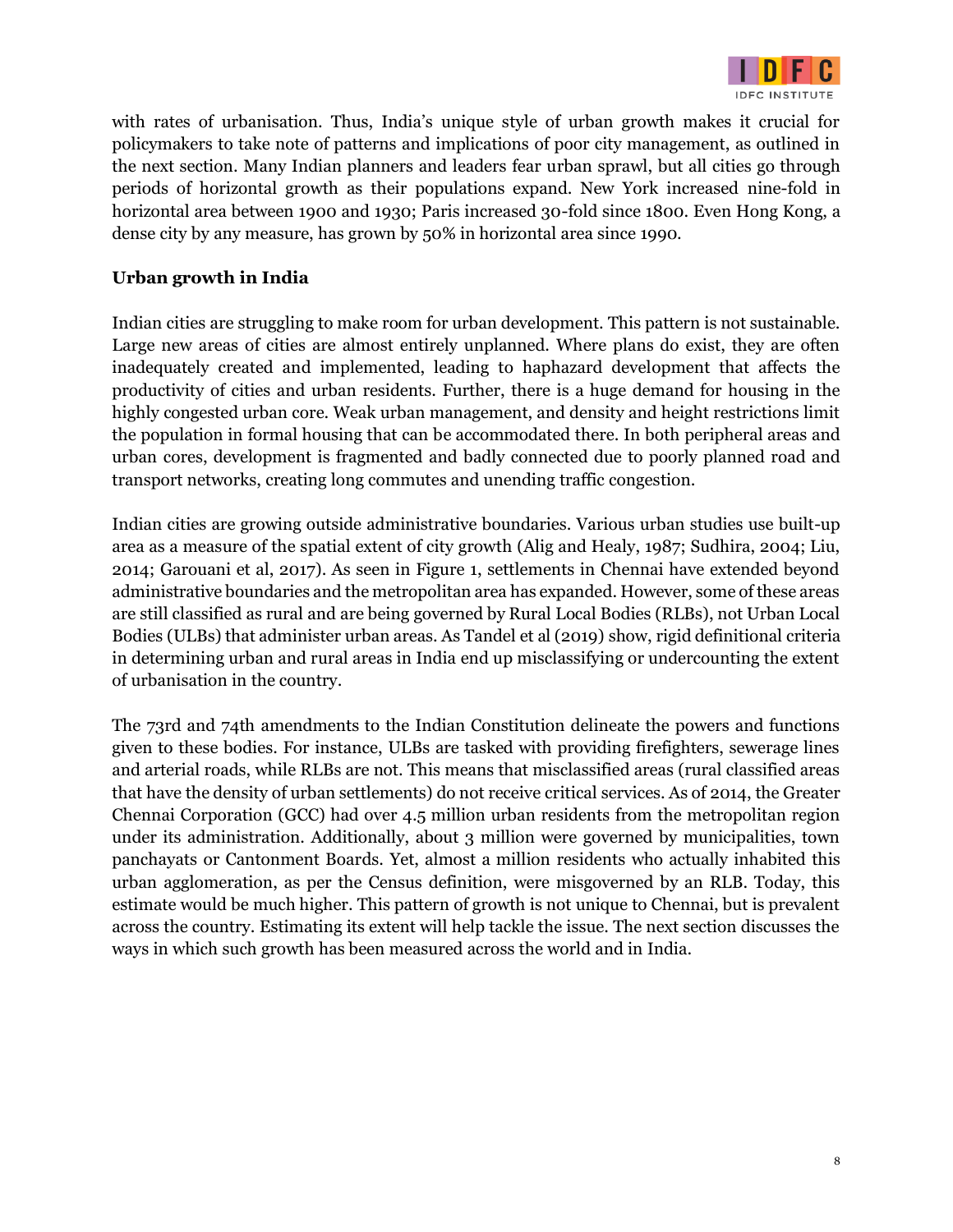



#### Figure 1: Chennai Urban Expansion (1975-2014)

*Source: IDFC Institute Analysis and Urban Expansion Observatory*

## **Are Indian cities sprawling?**

Many people believe that Indian cities are sprawling simply because they are growing. It can be difficult to distinguish between sustainable urban growth, disorderly growth and urban sprawl. Adding to the complexity, most attempts at quantifying the phenomenon have taken place either in the US or in other OECD countries. USA Today's 2001 sprawl index was the first comprehensive attempt to measure sprawl. This index measured the proportion of the metropolitan population living outside Census-defined urban areas as well as the change in that proportion over the years. To avoid misrepresentation of sprawl with one or two variables, Ewing et al (2002) created a fourfactor index.

The first factor analysed was residential density, where lower population density within an urban area is indicative of greater sprawl. Second, the occurrence of sprawl can be measured by calculating the amount of land use segregation; sprawl is often characterised in OECD countries by "Euclidean" zoning, which separates industrial, commercial and residential areas. As the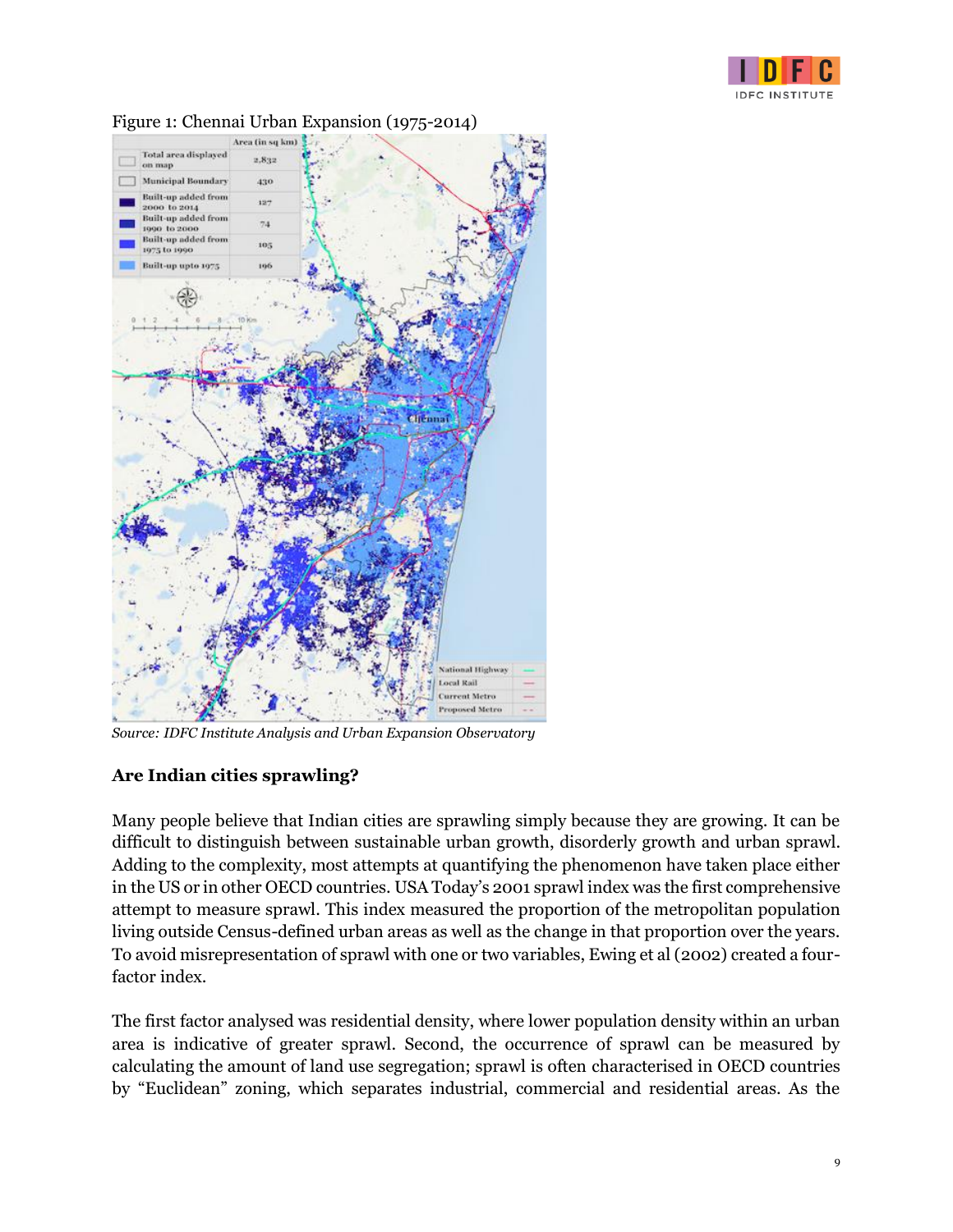

average distance from a residential area to commercial establishments grows, the area is considered to be more sprawling. The third factor is the concentration of population and jobs in the city's Central Business District (CBD) and in sub-centres. If fewer people and jobs are in these centres, the area is considered to be more sprawling. The last factor is the connectivity of the city's street network. In particular, the authors assert that busy arterial roads fed by residential streets that end in cul-de-sacs (dead ends) are usually indicative of sprawl. In this scenario, the local hierarchy of streets is missing and traffic concentrates on a few routes. This reduces accessibility to residential areas via public transit corridors and increases travel distances. Additionally, loss of agricultural land, open space and ecologically sensitive habitats also characterises sprawl. According to this index, US cities such as Atlanta, Raleigh-Durham and Riverside-San Bernardino were described as sprawling.

This index has been refined in multiple studies. Notably, a 2018 OECD study improves upon the first factor (residential density) of the four-factor index. It states that sprawl can still take place in areas with high average densities if a sizeable part of their urban footprint is low-density, decentralised and scattered (OECD, 2018). The study breaks down residential density into three sub-variables, namely: (1) population-to-density allocation; (2) land use to density allocation; (3) variation in population density<sup>1</sup>. It also adds a factor that measures fragmentation, a metric that quantifies the degree of discontinuity/scattering of urban development. This is quantified by calculating the fragmented urban fabric per square kilometre of built-up area. Given the multifaceted nature of the phenomenon, many academics, including Galster et al (2001), find it "hard to wrestle urban sprawl to the ground". Ultimately, these metrics are a first step towards considering the quality of urban growth and representing it through variables that can be objectively measured.

Referring to the Ewing index, Indian cities are sprawling along three of the four factors.

- First, Indian cities have land use regulations that encourage segregated zoning instead of mixed land use. For instance, Mumbai's Development Plan of 1991 does not allow for mixed land use and instead demarcates residential, commercial and industrial zones to prevent over-commercialisation of areas. Similarly, the Chennai Master Plan of 2006 also segregates land into categories like residential, commercial, industrial, institutional and so on, freezing land that could otherwise be utilised more productively. Freezing vacant land to maintain archaic land use regulations harms the productivity of firms.
- Second, Indian cities are unable to redevelop and densify urban centres, leading to decentralised growth. Since Indian cities usually do not follow a monocentric urban form, functions common to varied industries such as a major transport hub, a compact labour market or even social functions like major universities and schools tend to be dispersed across multiple centres. In cities like Atlanta where transportation is efficient and rapid, this is an externalised problem that shows up in the form of higher emissions. In India, where the street network is small and poorly planned, and traffic is a major problem,

<sup>1</sup>Population-to-density allocation is the share of the population living below a defined minimum threshold. Land use to density allocation is the amount of land utilised in areas that have a population below a minimum threshold. Lastly, they measure how much population density varies across a city.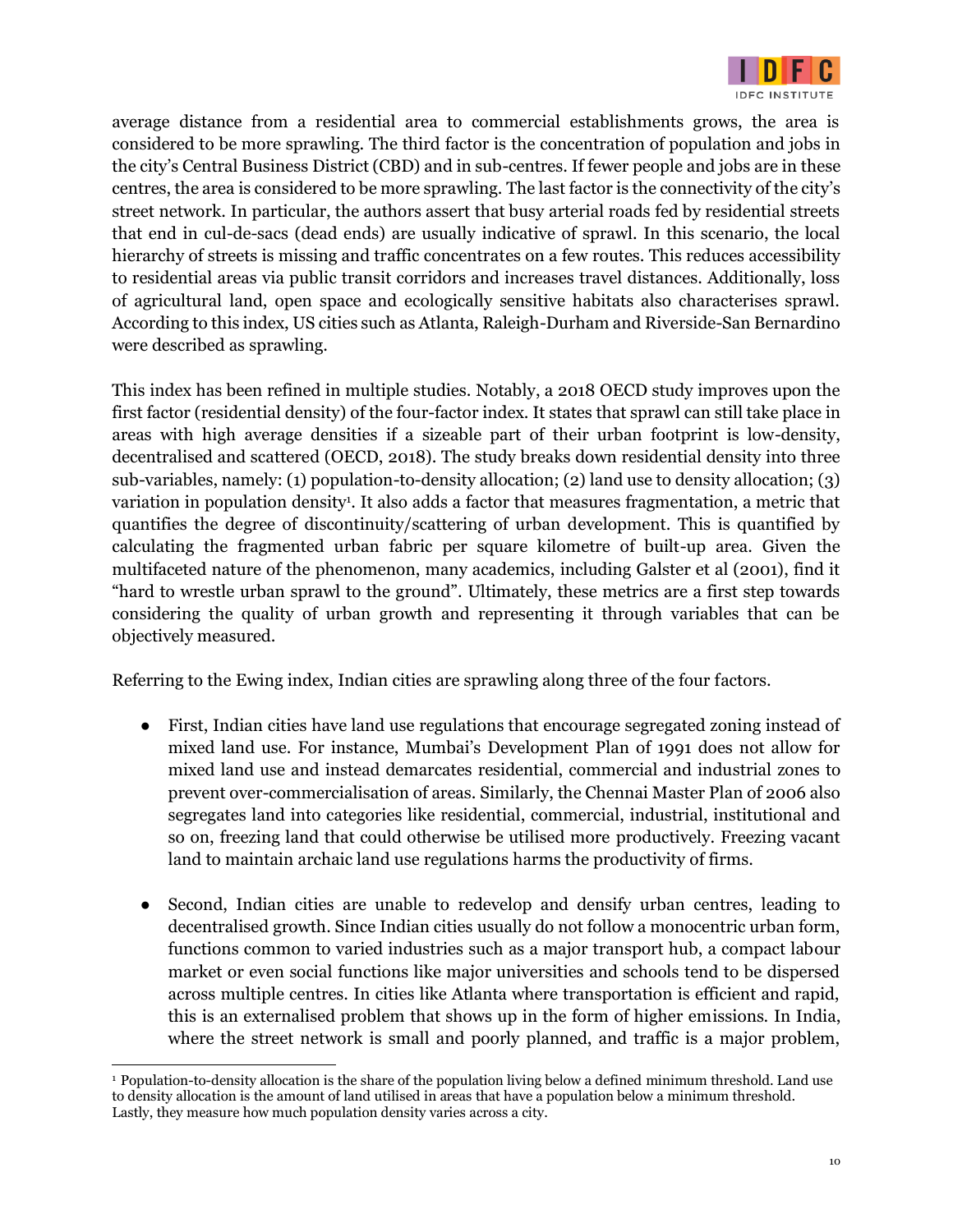

people simply cannot access sub-centres that are far away, thereby negatively impacting productivity. As a result, both CBDs and sub-centres have fewer residents and jobs than they would have otherwise.

- Finally, the street network has poor connectivity, with many dead ends. Ad hoc approvals for the construction of buildings that ignore the larger urban form of a city leave little room for planning an efficient street network. In some cases, this causes street networks to be unplanned, narrow and running at full capacity. Patel (2019) estimates the share of land in public open spaces, private open spaces, streets and building footprints. He examines Lower Parel, a CBD in Mumbai, and finds that public open space (including parks and streets) forms just 12% of total land. The share of land in buildings is 49%, while 39% is wasted on privately owned legally mandated set back areas. This area is a classic example of the confusing high density of buildings that is not commensurate with high density of people. The former provides a false sense of lack of space. Lower Parel faces an artificial scarcity of land because of vacant mill land being locked up as a consequence of a tedious and expensive land use change process. Redevelopment by freeing up land for mixed land use or for improvements of the street network is, thus, effectively impossible in Indian cities. Hence, basic urban infrastructure is crumbling under the pressure of congestion and is inadequate to sustain future expansion.
- With regard to the density measure, Indian cities are unique. For some urban regions, we analyse data on population and built-up area from WorldPop and Atlas of Urban Expansion and observe interesting trends. Between 1990 and 2014, the share of total population growth on the peripheries of cities like Mumbai, Hyderabad and Kolkata was 53%, 89% and 91% respectively. This would seem to indicate sprawl. However, from a total gain of about 7.9 million people, while the peripheries of Mumbai added 4.2 million people, the core has also gained 3.7 million people. The rate of growth of population on the peripheries may be higher but the actual number of people in the centre is even more so. This growth took place at high densities when compared to cities in the West. Thus, by the OECD definition which focuses on density as the major indicator of sprawl, Indian cities are not sprawling. But this may not mean that Indian cities are growing in a healthy way.

Are Indian cities sprawling? When comparing Indian cities to those in the West, urban areas are expanding differently. A unique index to measure and characterise growth in the cities of high density developing countries could help create a more local and precise depiction of conditions in India. What is clear is that Indian cities are dominated by informality, and that growth is both unplanned and unmanaged in terms of the level of infrastructure and the urban layouts.

Informality can be difficult to quantify. One study that emulated the City Prosperity Index of UN Habitat measured informality by identifying subdivided land that did not follow land subdivision regulations of regular plot dimensions, paved roads, pavements and streetlights. Although the plot sizes may be different, they are more or less laid out along straight roads with regular intersections and standard widths. As per their data from 17 Indian cities, on average, 33% of residential areas were built in informal land subdivisions in the area of cities that grew up to 1990 (Atlas of Urban Expansion, 2016). That share has gone up to 50% between 1990 and 2010.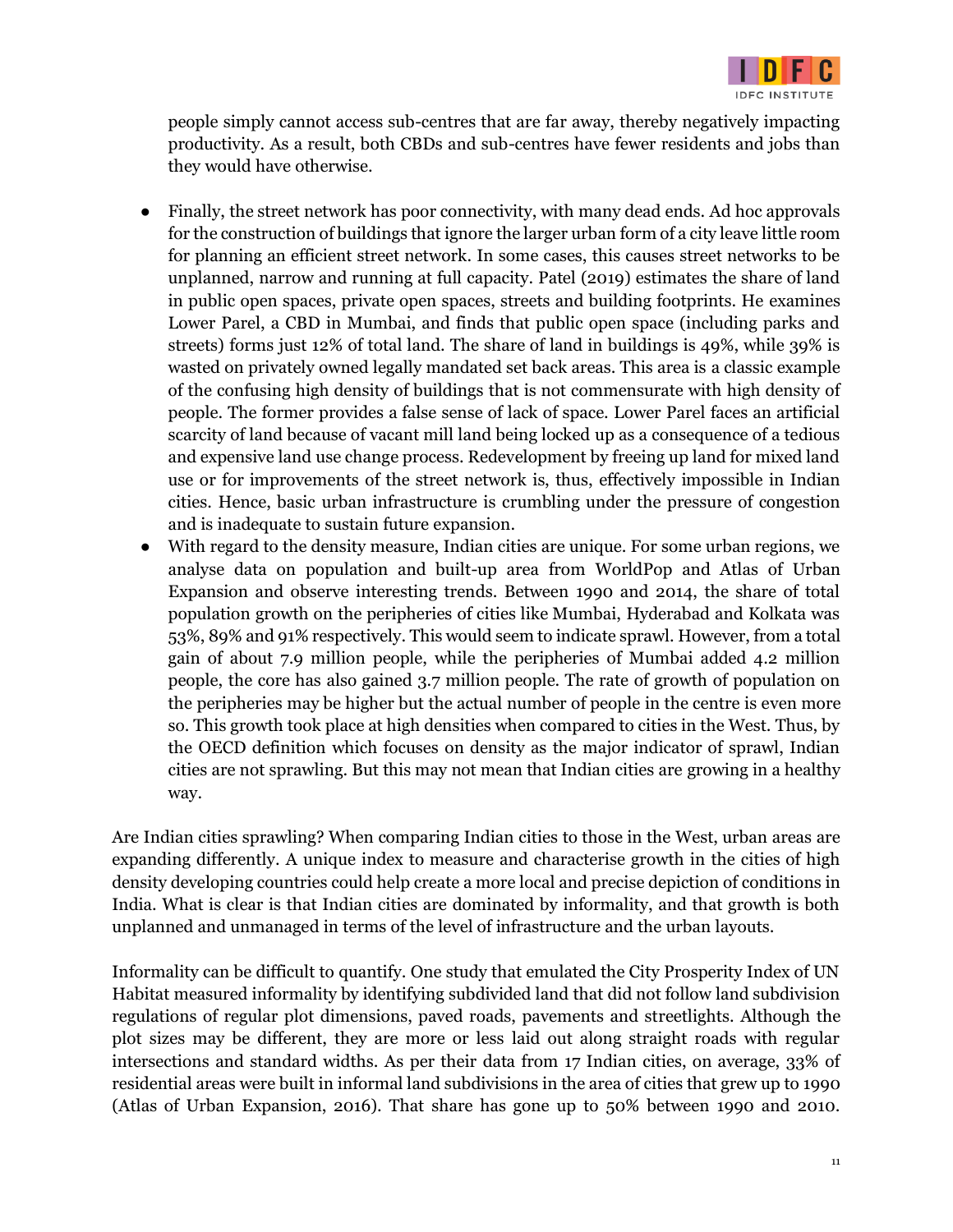

Similarly, the data on residential areas in formal land divisions showed a drop from 27% on average to a mere 8% over the same period. This is a global trend, but more developed cities still adhere to formal land subdivisions. The average share of residential areas built in informal land subdivisions went up from 0% to 1% for American cities, 1% to 10% for Japanese cities and 4% to 14% for European cities between 1990 and 2010. The average share of residential areas built in formal land subdivisions still remains 73%, 59% and 73% for American, Japanese and European cities respectively.

These are not the characteristics of sprawl, but instead paint a picture of necessary but disorderly growth. To tackle these issues at their origin, we must analyse the causes of disorderly growth in Indian cities.

## **Why are Indian cities growing so chaotically?**

A combination of factors has caused sprawl in OECD countries: growing affluence, changing lifestyles, reduced investment in public transportation in some countries and a rise in ownership of personal automobiles leading to car dependency. In Triumph of the City (2011), Glaeser demonstrates this through the example of the city of Houston, Texas. First, rising income levels in the US led the middle class to demand more spacious living areas. Restrictions on mortgage financing made it difficult to develop these areas in city centres, but it was easy to do so in the suburbs. Second, the emergence of automobiles changed middle class lifestyles by increasing personal mobility<sup>2</sup> . It thus became easier to reside further away from jobs at the city centre, leading to a residential emigration to cheaper areas at the outskirts of the city. Additionally, policymakers unintentionally worsened this situation by building highways to accommodate and encourage the demand for personal vehicles and limiting transportation funding for public transportation.

Urban sprawl can also be made worse by having many competing municipal governments within a metropolitan area. In the metro area of Detroit, Michigan for example, residents of outlying municipalities successfully worked to attract businesses to their areas, causing vast fragmentation and lack of centrality, and leading to urban sprawl. From the 1960s onwards, the government built more ring roads to accommodate this suburbanisation, and in the process, it bankrupted the city's urban core (Jacobs, 2003). At the same time, these new suburbs prohibited the construction of apartment buildings and other higher density dwellings, locking in low density growth.

Like cities in OECD countries, cities in developing countries have grown due to "economic drivers, such as the lower cost of land around the urban periphery or tax policies that favour single-family dwellings" (Glaeser, 2011). As this growth has taken place, a lack of proper regional planning has locked cities into a disorderly pattern that is hard to get out of.

The drivers of sprawl in American and other global cities apply to urban India as well. There are also additional causes distinct to Indian cities. India's urban population has been growing at an

<sup>2</sup>This was unique to the middle class since megacities such as New York provided adequate infrastructure for the high-income and low-income classes. The rich could afford the housing prices of such a city whereas the presence of public transit allowed cheaper mobility for the poor.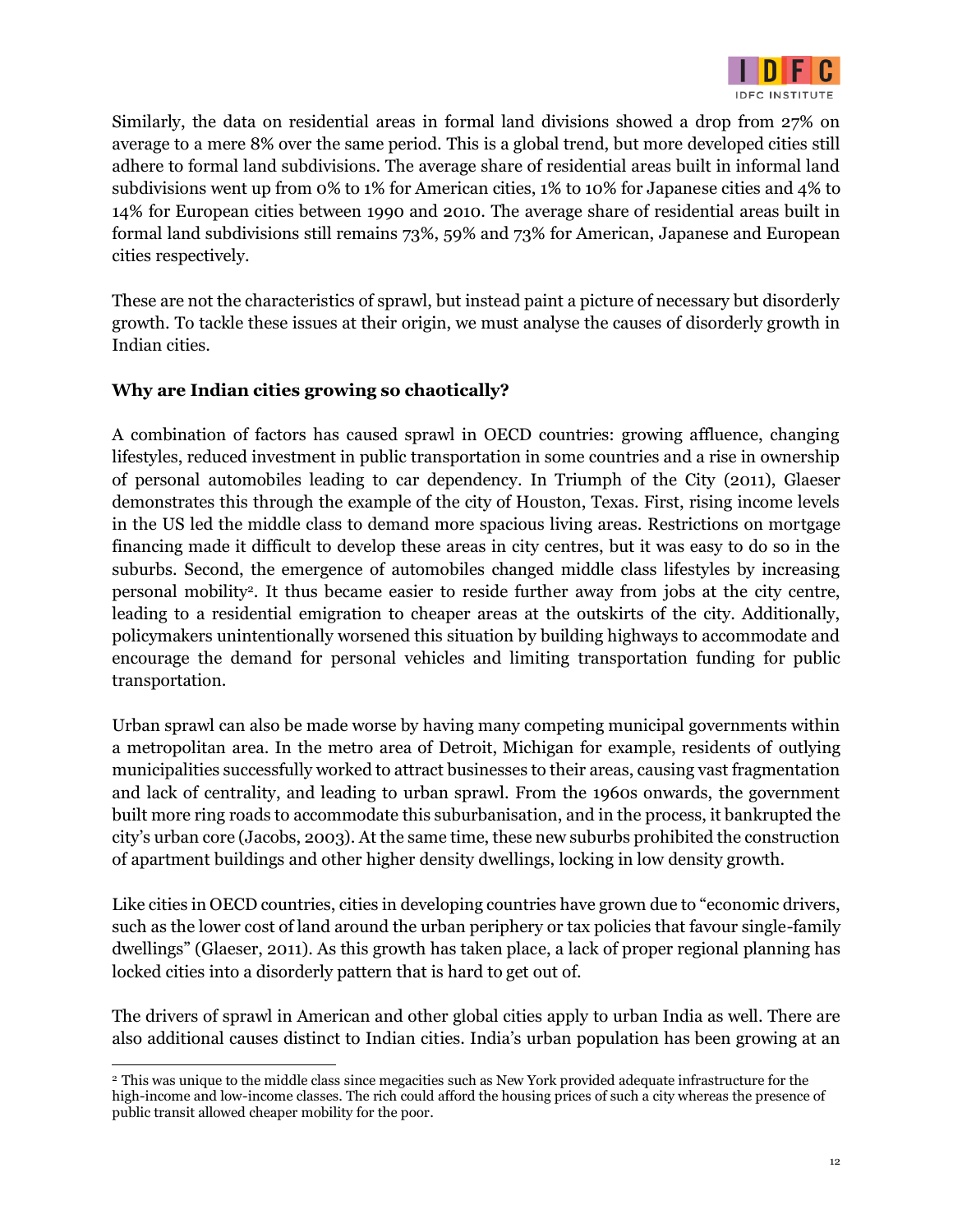

average of 2.59% per year, well above the world urban population growth rate of 2.18% in the past two decades (World Development Indicators, 2018). However, that global average masks a lot of variation, as several parts of the world (OECD countries in particular) have already largely urbanised. For instance, in 1890, 35% of America's population lived in urban areas, versus 82% today. According to the 2011 Census, 31% of India's population lived in urban areas. Hence, we may be comparing a rapid rate with a fairly stable one.

Every minute, 25-30 people migrate to Indian cities from rural areas (Pranav, 2018). This rapid pace of migration contributes immensely to the rising urban population. Such an influx demands either an increase in building floorspace in the centre of cities, or tolerance for growth on the edge. City governments, who do not want the logistical and financial hassles of managing more people, have tried to use Floor Space Index (FSI) — the amount of floor area that can be built on a given plot of land — to restrict construction and prevent people from moving by denying them space. This tactic of limiting the area available for construction has, inevitably, failed to prevent people from moving to cities. Urban population growth has continued to rise significantly; regardless of low FSI, people will go where the economic opportunities are. Hence, these policies have not prevented the population from rising, but have decreased the availability of space for construction, raising land and housing prices in the urban core. Yet, enforcement is piecemeal and new residents are still able to settle in peripheral areas (many of which have developed informally) that are more affordable, but poorly connected to jobs and services.

In addition to mandating some of the lowest FSI globally (as shown in Figure 2), Indian cities have uniform FSI rules, whereas places like New York and Singapore have adopted granular FSI i.e. greater FSI in CBDs and lower FSI as one moves towards residential areas. Uniform and low FSI is meant to reduce or limit population densities in the centre of cities, but it ignores the fact that demand is higher in the centre; the policy likely confuses higher density of buildings with a higher population density. Consequently, artificial scarcity of space as a result of stringent FSI caps has led to greater density of buildings. Instead of relieving central city congestion, it has led to a large number of short buildings in urban cores that are still very crowded. This, in turn, has left little to no space available per person at the city centre, thereby making housing unaffordable. Ultimately, regressive FSI restrictions have caused peripheral growth instead of compact growth in urban centres and this is very costly.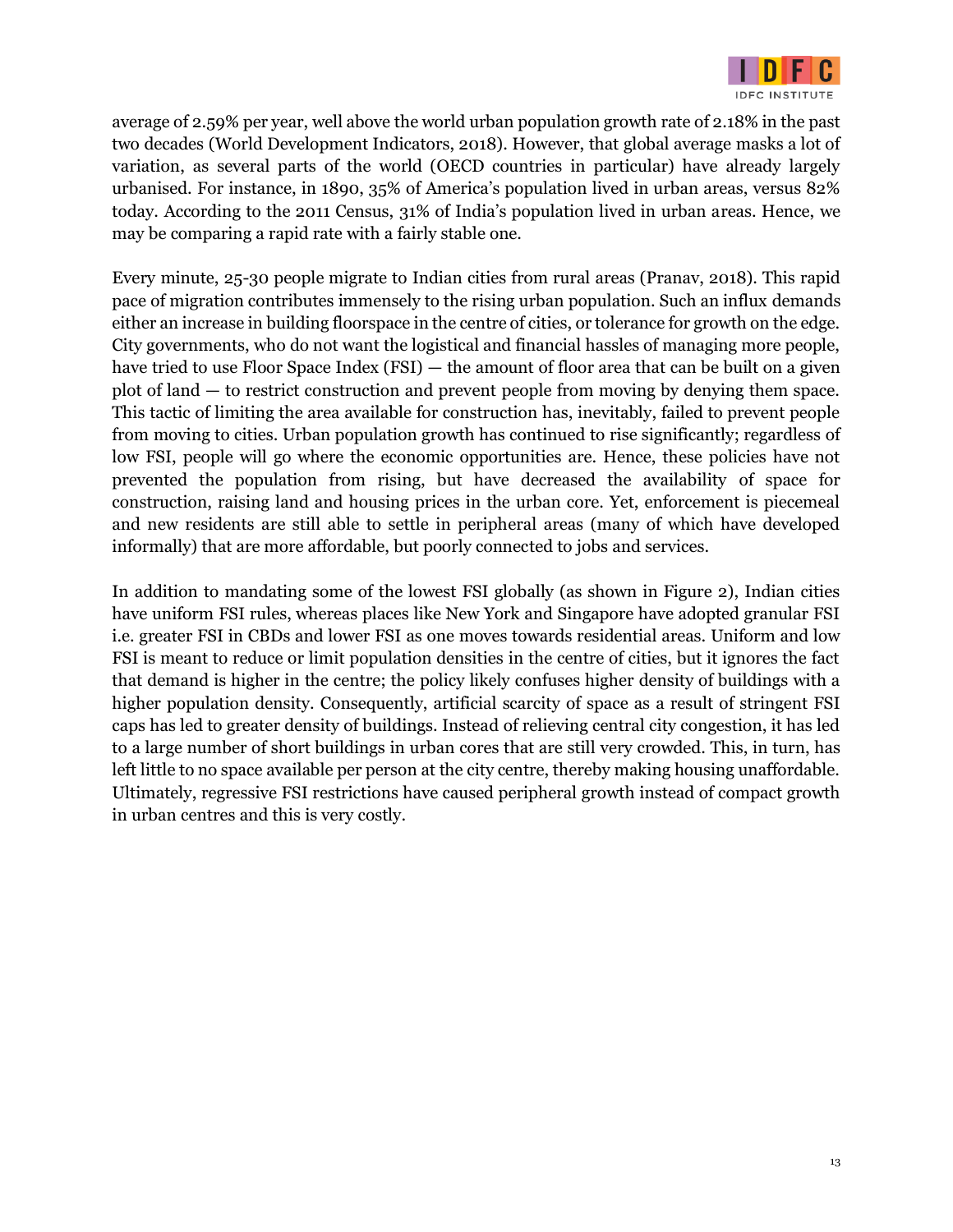



Figure 2: Maximum permissible free FSI for Indian cities vs global cities

*Source: India Infrastructure Report 2018: Making Housing Affordable, IDFC Institute; Data source: Development Control Regulations for different cities*

Another cause of sprawl in Indian cities is the static nature of city development plans. Such plans affect the city's form of growth and feed into its spatial economy. ULBs are mandated by state governments to prepare a land use plan for cities, demarcating land for residential, commercial or industrial purposes, and in many cases not allowing mixed uses. This strategy intended to prevent over-commercialisation of residential areas. However, India's dynamic economic transformation means land use requirements are constantly changing. Agriculture, a shrinking sector, now mainly operates in rural areas whereas the expanding services sector clusters in urban centres. Manufacturing firms, on the other hand, function best in peri-urban regions due to lower land costs, but also derive scale benefits from being in urban metro area.

Altering land use plans after they are approved requires permission from the Municipal Corporation. This is a difficult process and the land use plans remain largely static, at odds with the economic dynamism. As a result, unauthorised land use streets have developed in a haphazard way. We thus see cases like a highly congested and barely accessible area — such as Lower Parel in Mumbai — where demand for land is very large, but the plan does not allow vacant land to be recycled, does not acknowledge the current economic uses and infrastructure is not correctly provisioned. For example, as mentioned earlier, it is common knowledge that textile mills in Lower Parel have shut down and are unlikely to see any revival in the near future. The area, being a prominent CBD, desperately needs more space for commercial purposes and residential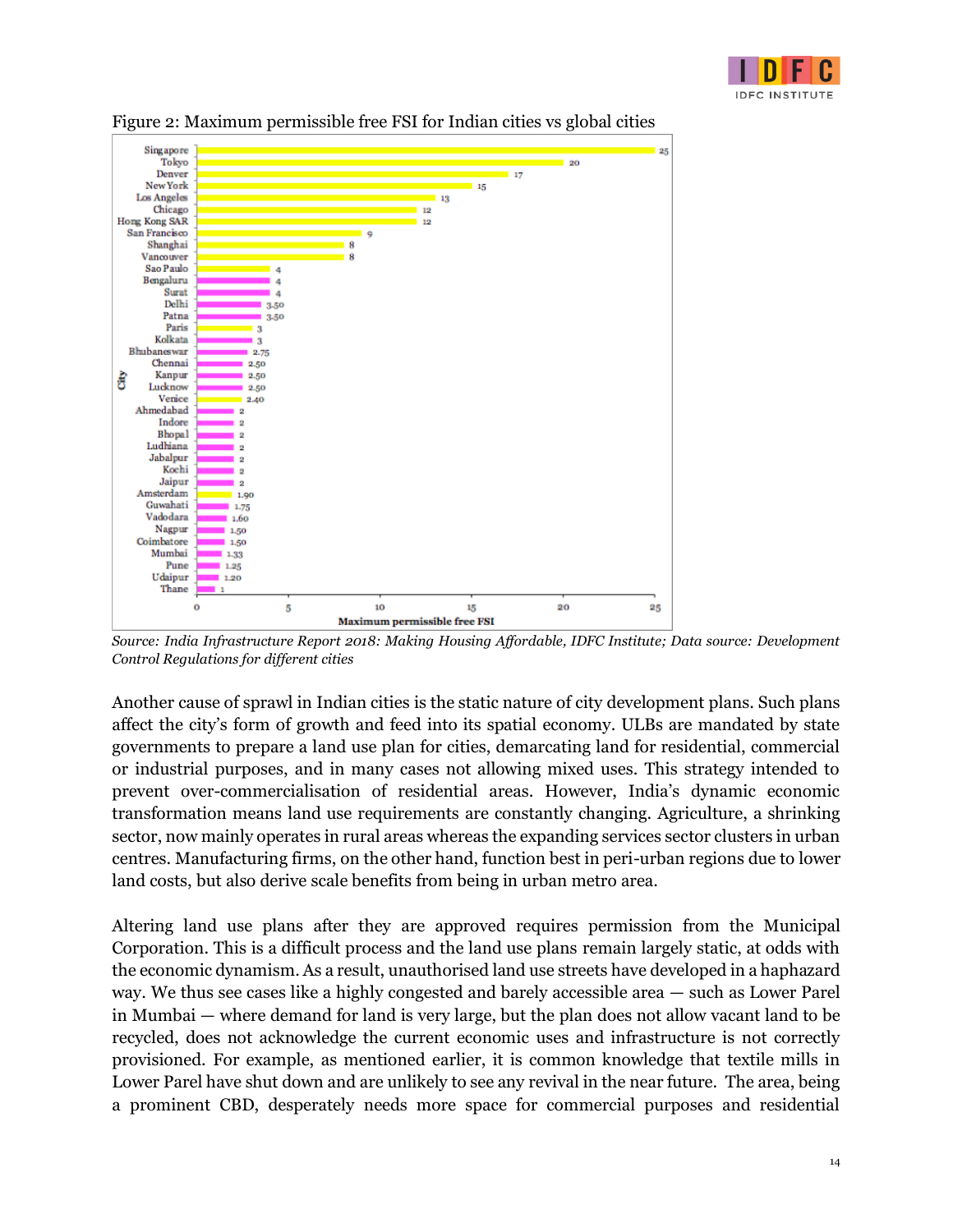

apartments. However, the land use plan continues to reserve space for the mills and limits space for businesses and residences. In the limited space available, firms still set up shop, but people travel back and forth from their homes in the suburbs or peri-urban regions. This enforces monocentric development and increases travel distances – both characteristics of sprawl, with major implications for cities that are outlined in the following section.

## **Implications of disorderly growth**

Cities must grow, and it is clear that allowing urban development has several positive advantages such as catalysing the power of agglomeration and fostering economies of scale (Kahn, 2006). Among other things, permitting urban growth guarantees an adequate land supply for business and housing. The wealth of cities in the US and Europe shows that these effects can be quite powerful, but the negative effects of growth can also be severe if it is not well planned or well managed. Poor management and bad planning make cities less habitable and costlier to operate. This has impacts on four key areas: housing, public service delivery, mobility and air quality. All of these have detrimental consequences on quality of life and economic activity.

#### **Housing**

When urban growth is unplanned, housing quality can suffer as homes are developed in informal areas. Around the world, nearly one billion people in urban areas live in informal settlements on the periphery of cities. Most of the time, these makeshift homes (often small rooms occupied by large families) lack security of tenure, access to clean water and sanitation, and safety. They also compel their occupants to depend on corrupt middlemen. The 2011 Census reports that 17% of urban households or 13.8 million households in Indian cities live in informal settlements or slums<sup>3</sup> . This figure is up from 10.2 million households in 2001. Moreover, the lack of orderly growth in central areas and the lack of flexible growth plans have constrained availability of land, causing the prices of homes to skyrocket, forcing people to move even further out.

#### Public Service Delivery

Bad planning and management also affect the efficient functioning of public service delivery. This ties into governance. Hiranandani (2018) calculated that an urban settlement governed by a ULB rather than an RLB (due to mis governance) could benefit from a 147% increase in road length per square kilometre, a 128% increase in water storage capacity in kilolitres per capita, a 25% increase in the probability of establishing a higher education institution and an 11% increase in hospital beds per capita. Hence, people living in misclassified areas are less likely to access infrastructure, education and healthcare.

Figure 3 depicts growth in Kozhikode, Kerala, from 1975 to 2014. In the figure, areas such as Kakkodi and Kuruvattur are demarcated by a green border, implying that they are governed by an RLB. However, since they are situated side-by-side, they could in fact be under one urban administration. Solutions entail addressing several governance issues such as redrawing

<sup>3</sup> This number could be higher as the Census only counts 'Identified Slums' in statutory towns, not Census towns.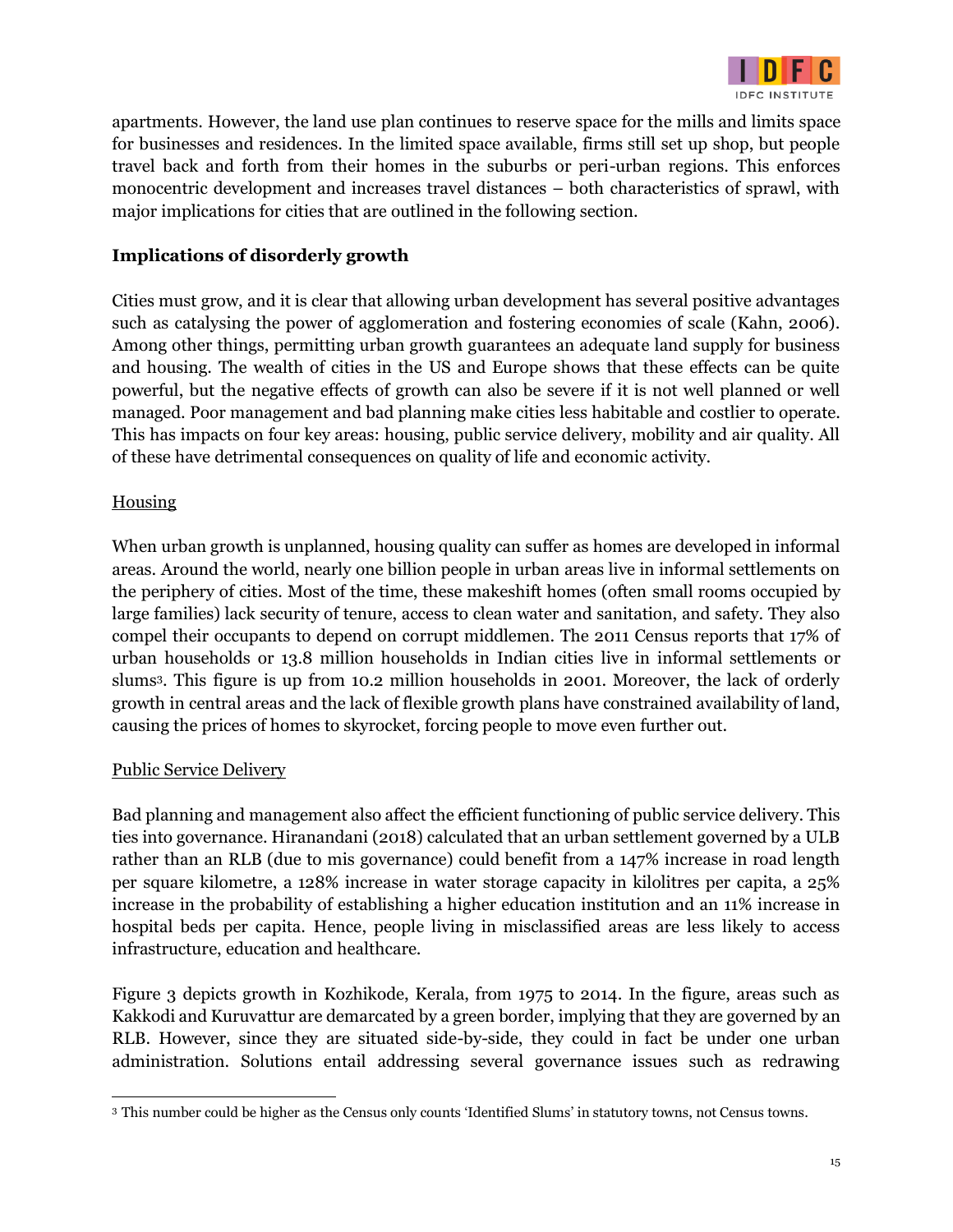

administrative boundaries. To do this well, urban growth will need to be contextualised and understood uniquely in every Indian city.

In Kozhikode, with such vast built-up growth, people travel distances of 20–40 kilometres or more when commuting from the periphery. These distances would be considered quite short in an OECD city with an intra-urban expressway network. But in Kozhikode, the average road width in the 1990-2014 expansion area was 4.03 meters, compared to 9.84 meters in its pre-1990 area (Figure 4). The share of built-up area in Kozhikode occupied by roads in the 1990-2014 expansion area was 10% compared to 19% in the pre-1990 area (Atlas of Urban Expansion, 2016). This temporal discrepancy is because people began settling outside previously defined boundaries as Kozikhode sprawled, but jobs and employment hubs remained in city centres. People living on the outskirts travelled narrow roads which are not accessible to public transport to get to areas in the city centre. This makes travel time-consuming, expensive and dangerous. A higher share of roads would allow for greater mobility and for ease of movement across what appears to be a unified labour market.

Figure 3: Built-up area in Kozhikode (1975-2014)



*Source: IDFC Institute Analysis and Urban Expansion Observatory*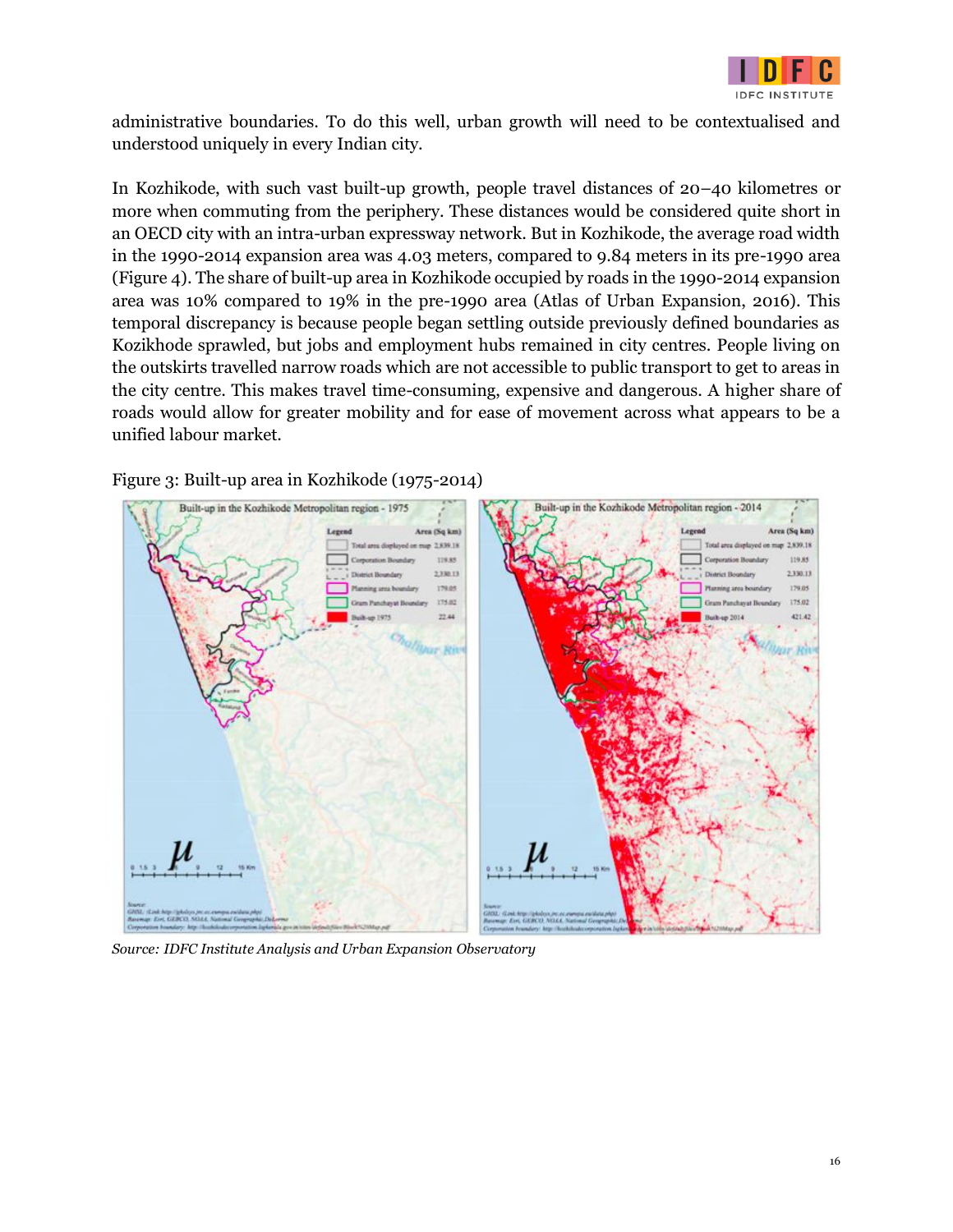



#### Figure 4: Kozhikode: average street width (1991-2014)

## Mobility

The 2019 TomTom Travel Index ranked Bengaluru the most congested city in the world with a congestion level of 71% (i.e. the measured amount of extra travel time experienced by drivers is 71% more than that in uncongested conditions). Congestion costs from unplanned urban growth negatively impact efficiency gains in the long run. In his book, *Order Without Design*, Alain Bertaud notes that workers are typically unwilling to travel more than one hour each way. Once commutes become longer than 60 minutes, worker satisfaction decreases. This, in turn, artificially constrains the size of the labour market, limiting productivity. Dhar et al (2019) showcase such a situation in Mumbai: the average commute on the city's major routes is longer than an hour, more than double the averages of Singapore and Hong Kong. Further, they find that every petrol-fuelled daily commute between the northern residential areas of Mumbai and some of the city's CBDs cost more than INR 350 due to congestion. This implies that residents of North Mumbai are unlikely to seek jobs in those CBDs, a demonstration of a fragmented labour market that hampers economic productivity.

## Air Quality

Air pollution, as noted by Spears (2019), "causes more than 10% of all worldwide deaths in a year". India accounts for a large portion of this estimate since it is the third highest emitter of Greenhouse Gases (GHGs) in the world, and the fourth highest emitter of carbon dioxide. Moreover, seven of the ten most polluted cities of the world are in India (Thornton, 2019).

Such levels of pollution reduce the productivity of Indian cities. For example, the environmental cost of congestion on Mumbai's major routes ranges from INR 6 to 60 (Dhar et al, 2019). The

*Source: Atlas of Urban Expansion, 2016*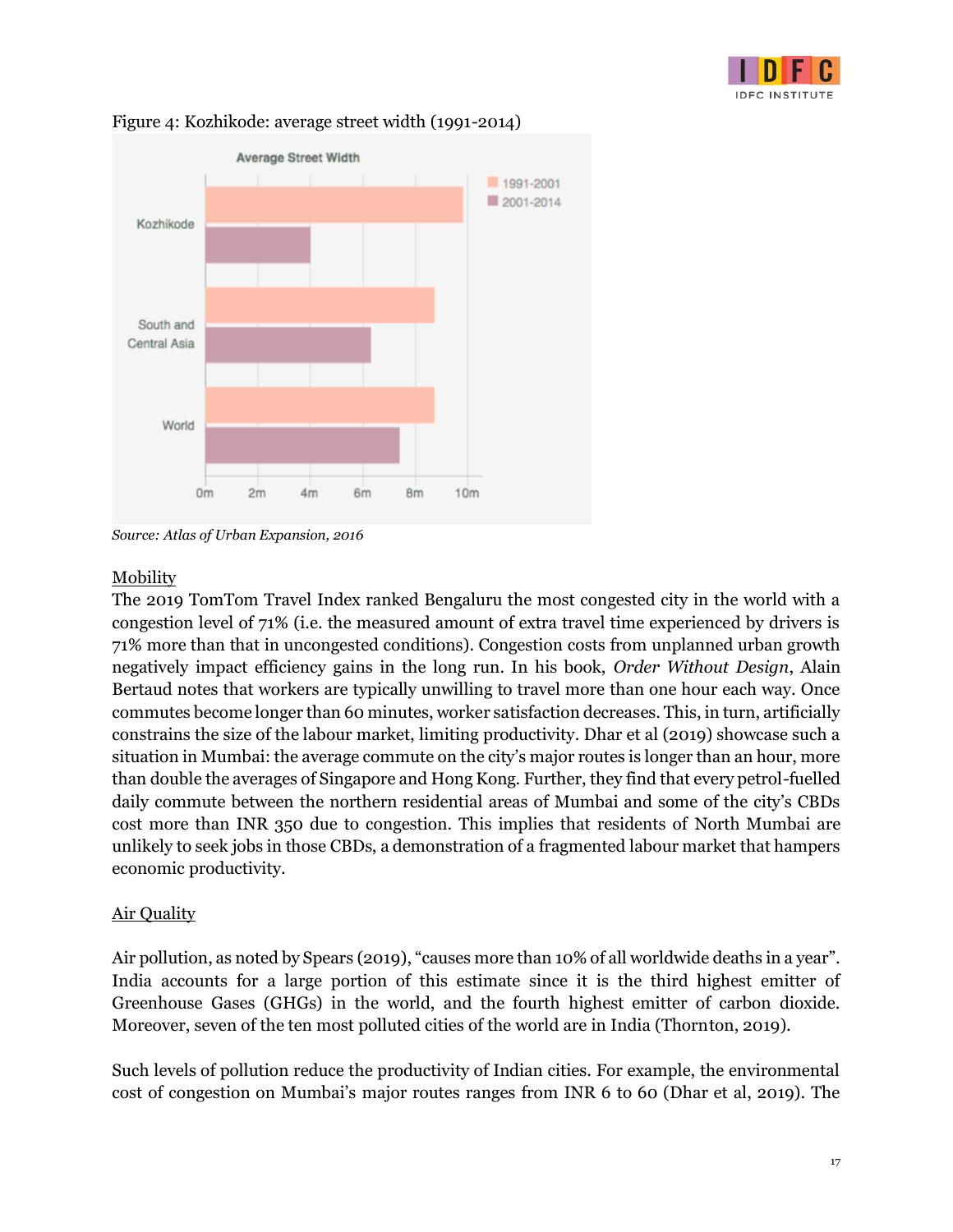

fumes emitted by vehicles raise air pollution levels. In 2018, New Delhi did not have a single day where the air quality was classified as 'good' according to the Air Quality Index (AQI). To curb such air pollution, New Delhi policymakers in 2016 introduced an 'Odd-Even Policy' where on the days assigned odd, those with number plates ending in even numbers were not allowed to take their cars out, and vice-versa. However, this well-intentioned policy became easy to flout. Wealthier people had multiple cars and other citizens could easily purchase number plates and change them according to the day.

The implications of poor planning and poor urban management are most prominent in housing, mobility, air quality and public service delivery. Other consequences include high energy consumption, encroachment/degradation of natural resources, stress on water supply and so on. Planned and orderly growth can mitigate many of these problems.

## **Navigating Urban Growth**

There are many principles of proper urban planning that should be applied in Indian cities. For this paper, the most relevant are the critical political economy factors needed to reform urban governance, and the policy lens that should be used when doing so. Drawing on the information outlined above, we arrive at the following key observations:

1. Policies cannot be implemented in isolation, they need to be thought out in conjunction with the development circumstances of the cities in which they are being implemented.

This principle is backed by the experience of policymakers in Addis Ababa, Ethiopia where they implemented isolated policies resulting in negative consequences. In particular, the city government invested in promoting compact growth, i.e. upward growth, by converting the city into a building site. Further, they built a light rail system that runs through the entire city. The intention was to create an incentive for the city's middle-class — those most prone to move to the suburbs — to live in the skyscrapers constructed near stations. This, in turn, was meant to reduce their demand for personal cars as the policymakers sought to avoid OECD-style sprawl.

In practice, this programme consumed large amounts of government resources in order to benefit an already privileged group. New housing was constructed in areas that were seized from lower income residents. These areas were low-rise with small units and high plot coverage. The new housing was high-rise, but with big apartments and lots of space between the buildings, and they ultimately had lower density than what they replaced. Meanwhile, vehicle ownership has continued to increase and the light rail is regarded as slow and overcrowded. At the same time, the government neglected the provision of land for urban development on the fringe and has seen higher amounts of informality.

In India itself, as highlighted in Figures 1 and 3, outward, as opposed to upward, growth has been rampant. This is both necessary and appropriate as more land is needed for residential, commercial and industrial development. If policymakers deny or seek to minimise this growth, and neglect planning and urban management, it will be detrimental to the productivity of the city as well as the quality of life of its residents.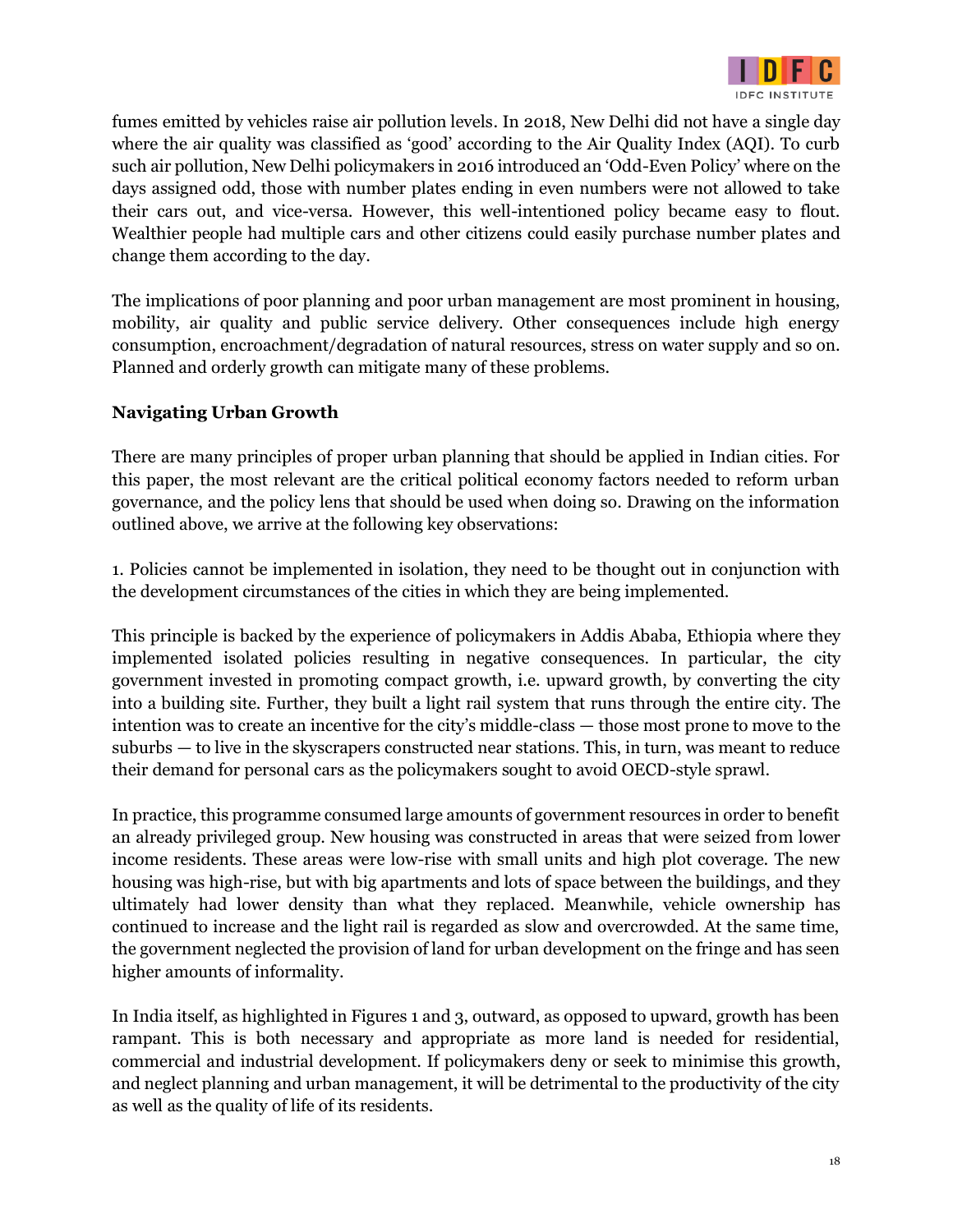

Coordinated efforts at planning do exist at the city level, but in fragmented pockets. The National Capital Region (NCR) encompasses the country's capital, Delhi, and surrounding areas from the states of Uttar Pradesh, Haryana and Rajasthan. A unified body, the National Capital Region Planning Board, has been set up to look into interstate synchronisation of urban design, right from holistic development plans to resource allocation. This does not have to be unique to the NCR. Any combination of states (or districts/wards within a state) can adopt regional plans to target city issues. To take an example from 2013 China, government bodies in Beijing and its neighbouring regions Tianjin and Hebei came together to coordinate their approach to reducing air pollution via regional action plans. In 2017, their policies appear to have paid off and particulate matter (PM) 2.5 levels reduced in this area by  $\sim$ 30%. Hence, coordinated policies rather than isolated ones can be more effective.

At the same time, authorities managing such efforts need to be empowered. For instance, to improve the administration and coordination of different kinds of mobility providers, authorities should work on ensuring that regulations followed by individual agencies are compatible with each other. To this end, organisations, such as a Unified Metropolitan Transport Agency (UMTA), that set rules and coordinate between different operators have been established in a few cities such as Mumbai. However, these bodies are often honorary in nature without much empowered authority. Ultimately, it is critical that such agencies are provided real powers to encourage more efficient urban mobility across different modes of transport in the longer run. Only then can they institute adequate infrastructure in areas of growth, support good governance and streamline public service delivery<sup>4</sup> .

2. Urban growth and urban informality are the pressing social and economic issues, and they should be pressing public policy issues as well

Reading newspapers in India, one finds little mention of the massive informality that characterises the peripheries of Indian cities. There is less still to be found when it comes to proactive solutions from policymakers. However, a simple visit to urban peripheries shows that, from the perspective of ordinary Indian citizens, urban growth and urban informality are tightly entwined. The mechanisms that address their basic needs — shelter, public services and access to gainful employment — are largely informal and haphazard. Policymakers' neglect of these issues reflects both a lack of incentive and a failure to envision the negative consequences of their inaction.

Public service delivery in particular is an important socioeconomic issue as effective provision of goods and essentials  $-$  education, transportation, sanitation, electricity and so on  $-$  create a ladder to prosperity for people who are migrating to cities. When cities fail to use planning and urban management to make room for these new migrants, poor services can retard their upward mobility for generations. Dwellings that crop up randomly on urban peripheries without a robust transport system connecting them to key business districts offer limited job opportunities to those

<sup>4</sup> Such infrastructure includes: A network of arterial roads, a network of public open spaces, affordable transit options that allow ease of mobility and access to affordable housing (i.e. ownership and renting options) that allow migrants to access job opportunities that the city provides.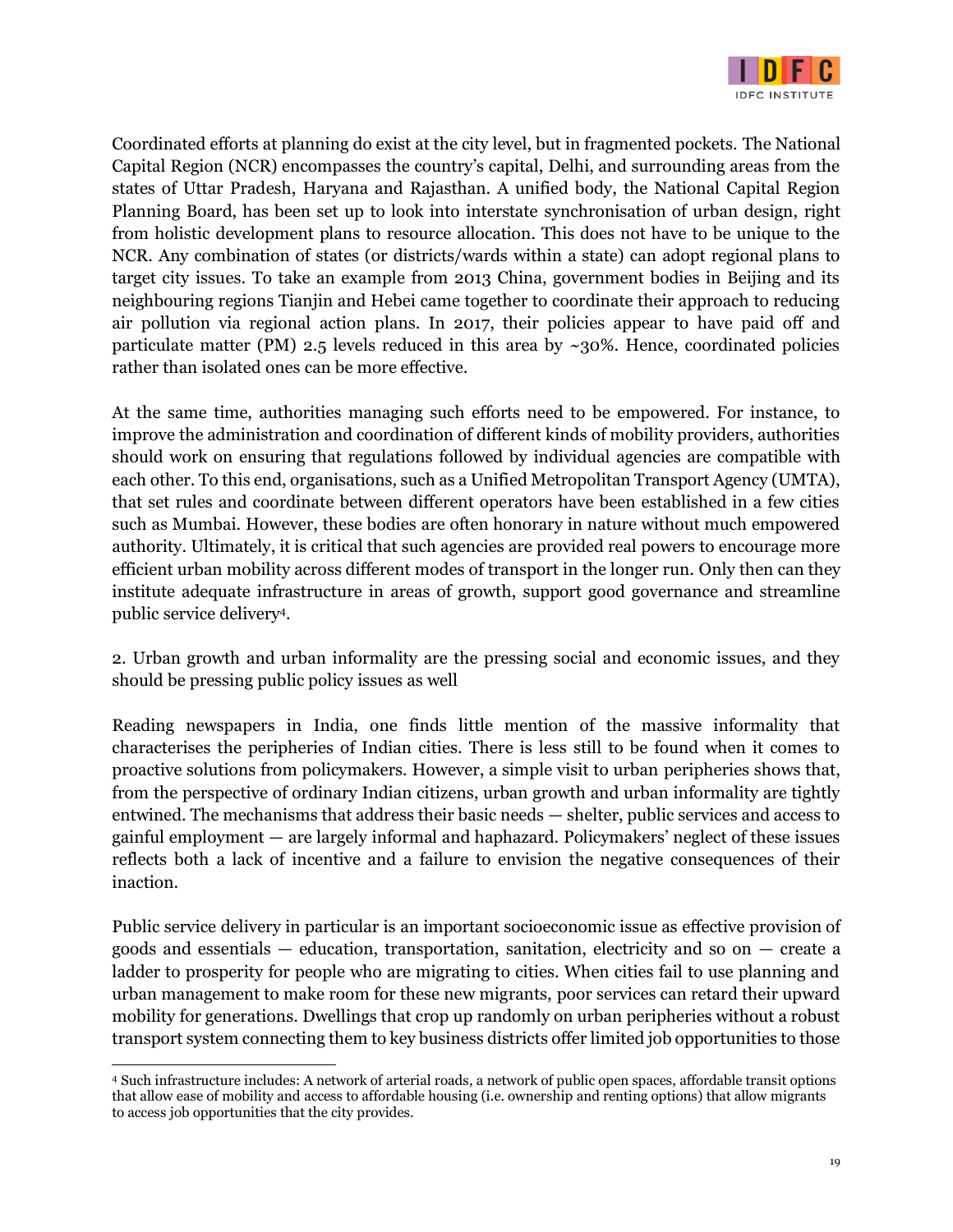

living in these areas. Within the urban core, unplanned growth results in cities becoming roadblocked and filled with polluted air. This can be seen in Indian cities, many of which now rank amongst the most congested and polluted cities globally. All these factors have social and economic consequences for the productivity and growth of citizens and the city.

One way to boost service delivery is by viewing urban and rural spaces as a continuum, not a dichotomy. Instead of demarcating responsibilities in urban-rural governance structures, there is a need to shift to a sliding scale, i.e. ascertaining benchmarks of service provision based on neutral criteria such as population density. Areas could then be given access to amenities depending on where they fall on the spectrum of the identified measures. For instance, regardless of rural/urban categorisation, if a settlement has a certain density, it would gain from a well-equipped hospital rather than a single physician clinic. Using objective metrics like density, urban expansion could benefit from better service provision.

As Indian cities expand, tackling air pollution also requires viewing the city and the surrounding peri-urban spaces as a continuum when creating pollution action plans. At the moment, most Indian cities do not adequately collect granular, real-time information on air quality. This needs to be the first step for quantifying overall air pollution as well as targeting areas within the city with the highest emission signatures. Next, policies like phasing out older vehicles and providing economic disincentives to use private vehicles should be implemented. An example of this is the Environmental Compensatory Charge (ECC) implemented in New Delhi, i.e. a 'green tax' on vehicles that enter the city. The ECC acts as a 'feebate' mechanism and also generates funds for pollution control measures. Finally, policies like higher land use diversity to ensure more urban green spaces should also be encouraged since they play a major role in reducing the adverse effect of vehicular emissions.

In addition to the reforms required to accommodate the varying needs of residents in urban and rural areas, contextual solutions are also required to cater to the uniqueness of Indian cities with their ever-expanding informal growth. Indian urban agglomerations are informal not only in the quality and pattern of growth but also in housing structures, businesses and consequently employment. While the urban planning issues need to be resolved to formalise urban layouts, short to medium term changes can be made to formalise existing informal housing. Regularisation of informal housing would allow owners to invest in maintenance and improvements as the risk of demolition or expropriation diminishes.

At a fundamental level, the reforms in building norms would better not only the availability of land but also the availability of formal affordable housing. Raising FSI increases the built-up area and in effect the space available per person. This triggers a fall in land prices while also reducing the density of buildings as construction takes place vertically and not horizontally. More space means more flexibility to maintain land subdivision regulations such as regular plot dimensions, paved roads, streetlights or sidewalks, along with space for public open spaces. Higher FSI would allow more people to live in the city centre closer to their workplaces while not being relegated to poor living conditions in informal housing settlements or slums. Addressing informality is economically viable for cities as well as for residents.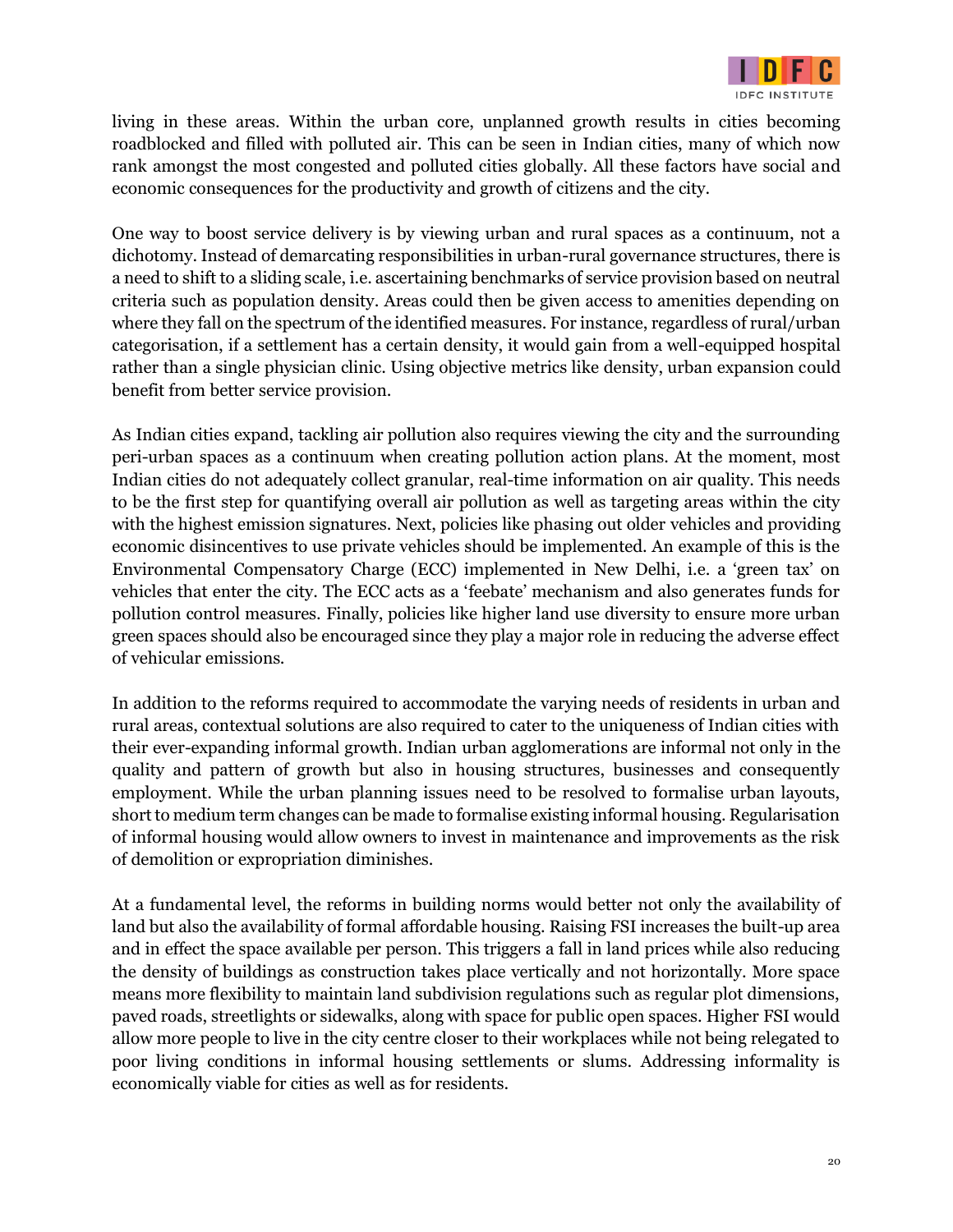

Facilitating ease of movement within rapidly urbanising Indian cities is also crucial for their longterm productivity and to minimise sprawl. An effective way to augment mobility is to invest in and increase the usage of public transit within the city. However, given the high cost of building mass transit, city officials should first determine the thresholds that will help determine whether or not to invest in public transit. Such a 'transit-supportive density threshold' can be calculated based on pre-existing population and employment densities as well as current modal split. This exercise will assist city officials in assessing the performance of transport networks as well as in informing future public transit investments (Guerra & Cervero, 2011).

Based on the above exercise, there may be many smaller Indian cities that have a low share of public transit and need large public transit investments. Such cities should employ Transit-Oriented Development (TOD), a common solution adopted by rapidly urbanising cities to avoid sprawl. TOD combines elements of regional planning, renewal/revitalisation of urban areas, and walkable neighbourhoods to foster more vibrant and sustainable cities. Emulating Curitiba and raising FSI in areas that are adjacent to transit would be key to implementing TOD in rapidly urbanising Indian cities. This concept also recommends areas use mixed land use policies around public transport corridors as can be seen in the cases of Johannesburg and Seoul. In Johannesburg, South Africa, the city government assessed that the majority of its citizens lived in formal townships; this prevented the government from building an integrated city, as in the case of Addis Ababa. They identified major urban development centres and invested in public transit to link these centres with each other. This allowed ease of mobility, boosting residential and employment densities in such hotspots.

According to the 2016 America THINKS survey by HNTB, 57% of Americans surveyed held the view that TOD would reduce dependence on driving, 37% felt that it would provide access to better jobs, and 43% believed that it would lead to a higher quality of life. TOD's emphasis on last mile connectivity, which is a significant challenge in sprawling cities, fuels this optimism. When people live far away from the city centre, they are not always serviced by regular transport systems. TOD makes it a point to encompass these areas, widening public transit networks. Hence in addition to tackling issues stemming from sprawl, TOD can also reduce carbon footprints and negative environmental impacts of urban growth.

While many Indian cities do need to make massive investments in public transit, a majority of the residents in some megacities like New Delhi already use public transit to commute. Here and in many other Indian cities, the last mile connectivity problem is not so much of an issue. However, in such cities, transit authorities need to work on harmonising the formal and informal transportation systems that currently run in parallel. Doing so will give residents more options for efficiently switching between different modes when commuting, thereby improving overall mobility.

From a governance standpoint, it is important for empowered city level political leaders to take decisions that either retrofit public transport or make pre-existing systems run better and prevent sprawl. However, for this to work, policy changes must have an easier approval process. In Indian cities, the jurisdiction of multiple departments and parastatals for urban planning, housing,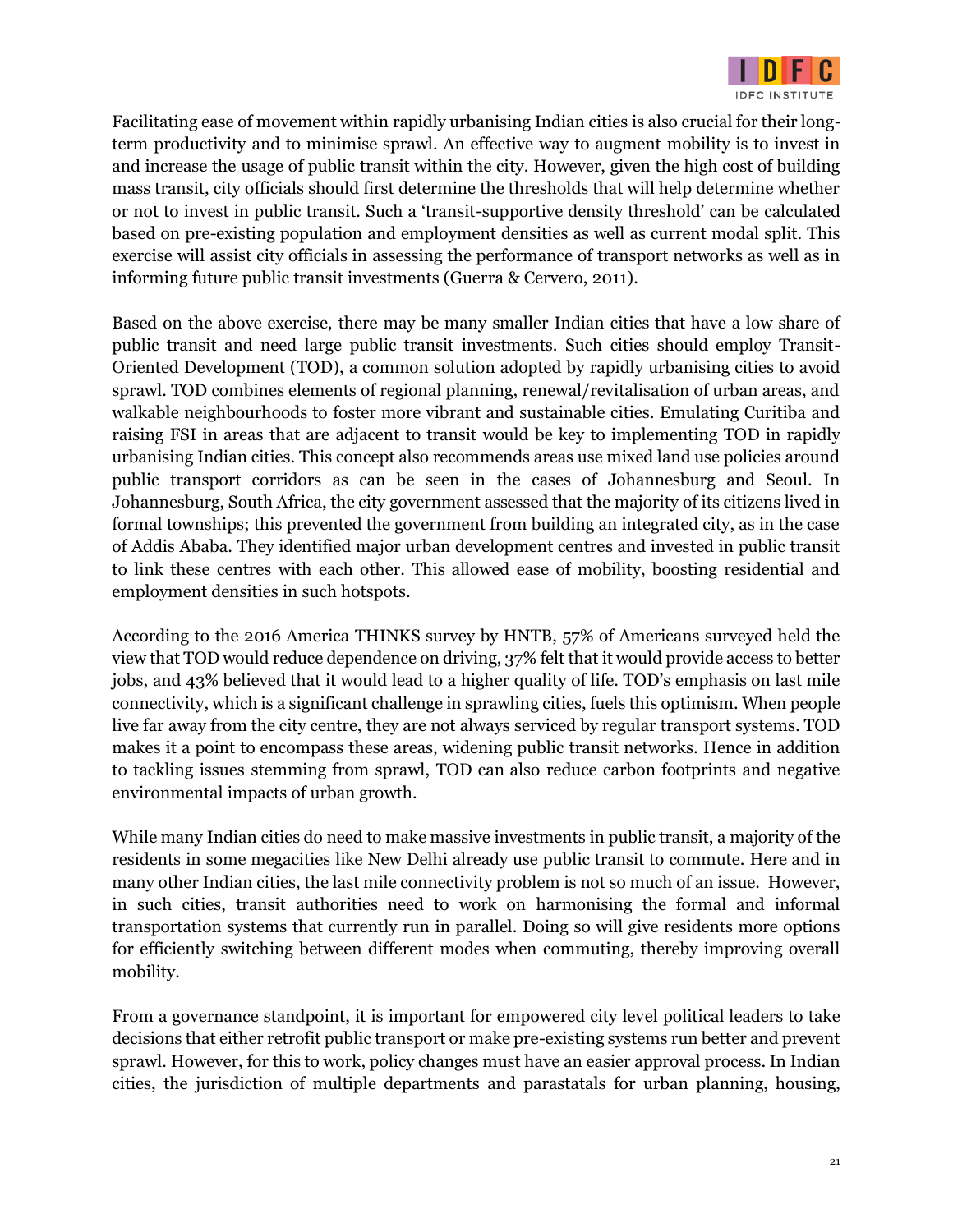

infrastructure and public service delivery overlap, making coordination between multiple levels of authority along with empowered local leaders essential.

3. Indian cities should not simply emulate the policies and practices of OECD cities; in fact, even the goals may be different.

Indian cities are distinctly different from cities in OECD countries. This is not a nationalistic rejection of international best practices, it is an empirical fact. Cities in India are 10x to 20x denser and occupy 1/10th to 1/20th the area for a given population. They have dramatically more variation in internal density as well, with wealthy areas that are comparable in density and land use patterns to small North American cities, and impoverished areas that are rivalled in crowding by few places in the world.

Indian cities have different needs and require a different pace. In OECD cities, the lag between the beginning of industrialisation and the full provision of basic services was 50-100 years. In New York, which began industrialising in the 1830s, as late as 1937, 165,000 families still lacked access to indoor toilets. In London, slum clearance and concerted government efforts to improve slum areas did not begin in earnest until the passage of the Housing Act of 1930 — and that measure was mainly punitive, leading local councils to demolish large chunks of inner-city slums.

This cripplingly slow pace of change — four generations living in slums — need not be the case in India, especially in light of the risk of inaction highlighted by the COVID-19 pandemic. OECD cities were stymied in their efforts partly by public indifference and inadequate systems of public management, but mainly by extremely high urban growth rates. The improvements that were made in the early 20th century were facilitated by growing wealth (there were more people who were able to purchase good quality housing), but also by slowing growth.

At the same time that they were failing to provide basic services, OECD cities were leaders in the development and implementation of long-term plans. New York is a famous example, with its 1811 plan that laid out the roads and public spaces for 100 years of growth in Manhattan. This was followed by the less famous 1900 plan, which laid out the rest of the area of the city - Queens, Brooklyn, the Bronx and Staten Island. These plans encompassed large vacant tracts of land and organised it simply, without extensive regulations. Sometimes the growth that took place was slum growth, other times it was formal growth, but in both cases, developers were made to conform to the street and road plan. With the exception of Ahmedabad and a handful of other places, Indian cities do not use this simplified planning strategy, and urban areas are fragmented and have poor connectivity.

In these and other ways, Indian cities of today are unlike OECD cities of today. Mumbai will not become Copenhagen or Singapore, and it should not try to. However, Mumbai does have much to learn from the lessons of the industrial cities and fast-growing cities of the early 20th century, and it should take the time to do so. Key to successful policymaking in this case is the distinction between strategy and tactics. The tactics must be local. If the goal is to reduce traffic congestion, or improve access to clean water or fight crime, Mumbai and other cities should study the approaches used in cities outside of India, but it should not replicate them.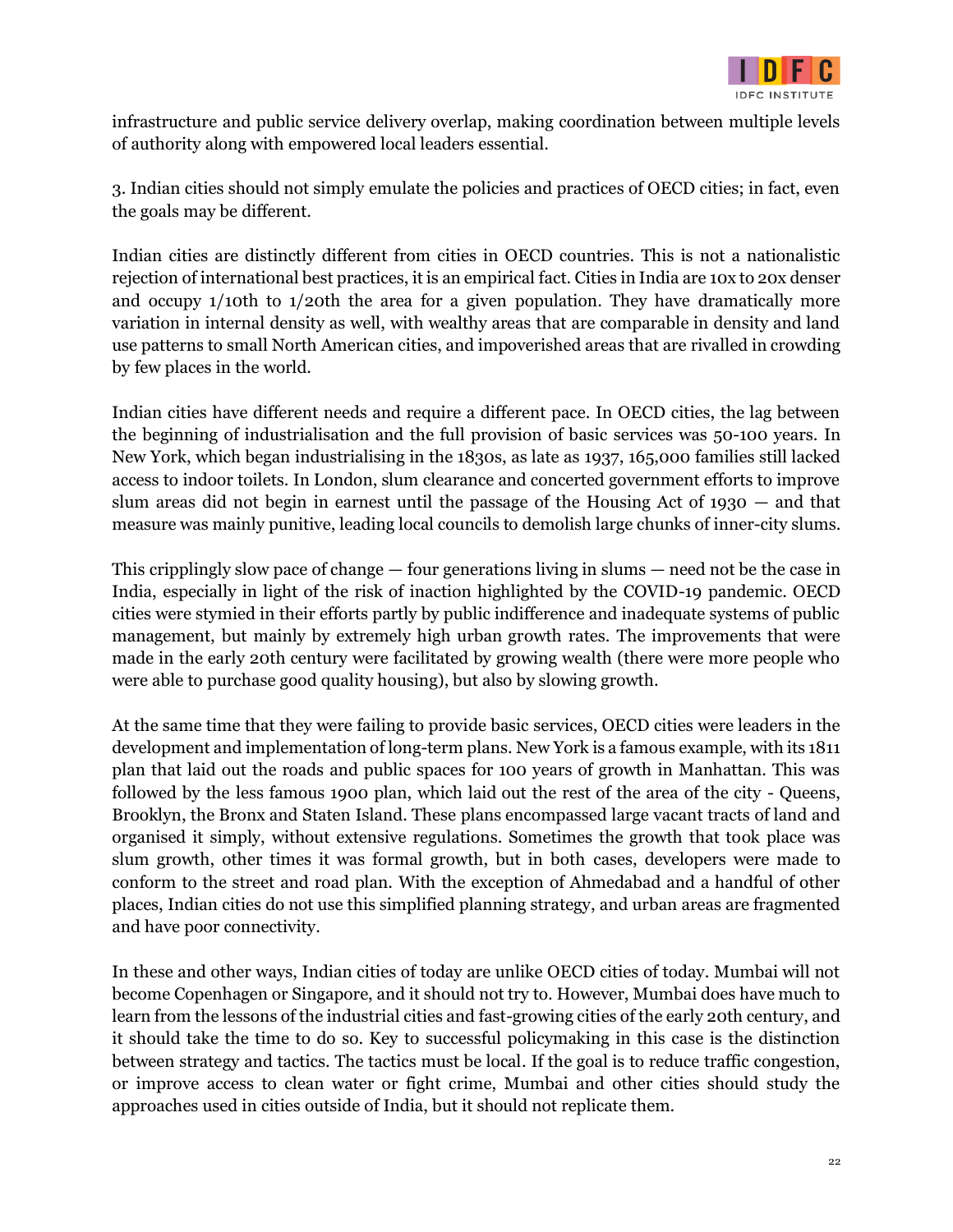

Many major cities have implemented policies to attempt to control urban growth. For example, during a period of military dictatorship, the Mayor of Seoul, Park Won-soon, attempted to control urban growth by refusing to build a new ring road after the earlier eight-lane main highway was dismantled. His logic was that "Seoul is for people, not cars" (Swilling, 2016). This led more citizens to use public transport rather than cars. The city of Portland adopted a similar longerterm solution by introducing an urban growth boundary for the city in 1973 to promote compact growth. This growth boundary defined the area in which urban development is permitted. Outside it, only agricultural structures were allowed. The boundary was updated over the years, leading to more compact growth as well as an increase in usage of public transport by over 60% (Dieleman and Wegener, 2004).

In both Seoul and Portland, however, the consequence of containing urban development without making room for urban population growth was a loss of affordability, displacing the poor and middle class. In both cities, urban development eventually shifted to nearby jurisdictions with less restrictive regulations, creating longer commutes and more decentralised development. City leaders had a desire to contain the growth of the city, but failed to balance this with citizens' need for housing.

Cities such as Ahmedabad, Bengaluru and Chandigarh have also tried to implement urban growth boundaries — but implementation has been poor and the boundaries were encroached upon. Importantly, both Seoul and Portland had already attained 50% of their current populations when they implemented the boundaries, meaning growth was occurring at a much slower, manageable rate than in these Indian cities.

## **Conclusion and Future Work**

COVID-19 has thrown the discourse around urbanisation into further disarray. As of October 2020, about 53% of coronavirus cases in India came from just 10 cities<sup>5</sup> . In addition to health burdens, the pandemic has also put a strain on employment, housing, transport and public service delivery. Reverse migration, where several migrants fled cities and returned home to their villages/smaller towns, sparked fears of them not coming back, which would have ripple effects on the economic productivity of cities. For instance, delays in construction will likely impact the real estate sector. City lockdowns and travel restrictions, some of which are in place even today, halted economic activity, and restricted the movement of people and public goods provision. However, the crisis presents a window of opportunity.

With plummeting economic growth and an urban form that makes it very costly to control the spread of disease, policymakers can find a clear and present danger that should encourage them to attempt to rectify land use issues such as archaic FSI restrictions and static city development plans. Since Indian cities and their governance are complex, it is imperative to not only use solutions that work in other developing countries, as opposed to those from developed countries,

<sup>5</sup> The Hindustan Times COVID-19 dashboard calculates the share of cases in cities. It last updated its numbers in July, 2020 - [https://www.hindustantimes.com/india-news/10-cities-account-for-half-of-india-s-active](https://www.hindustantimes.com/india-news/10-cities-account-for-half-of-india-s-active-infections/story-jA9UvWLUfC2hzBoZkytaaP.html)[infections/story-jA9UvWLUfC2hzBoZkytaaP.html](https://www.hindustantimes.com/india-news/10-cities-account-for-half-of-india-s-active-infections/story-jA9UvWLUfC2hzBoZkytaaP.html)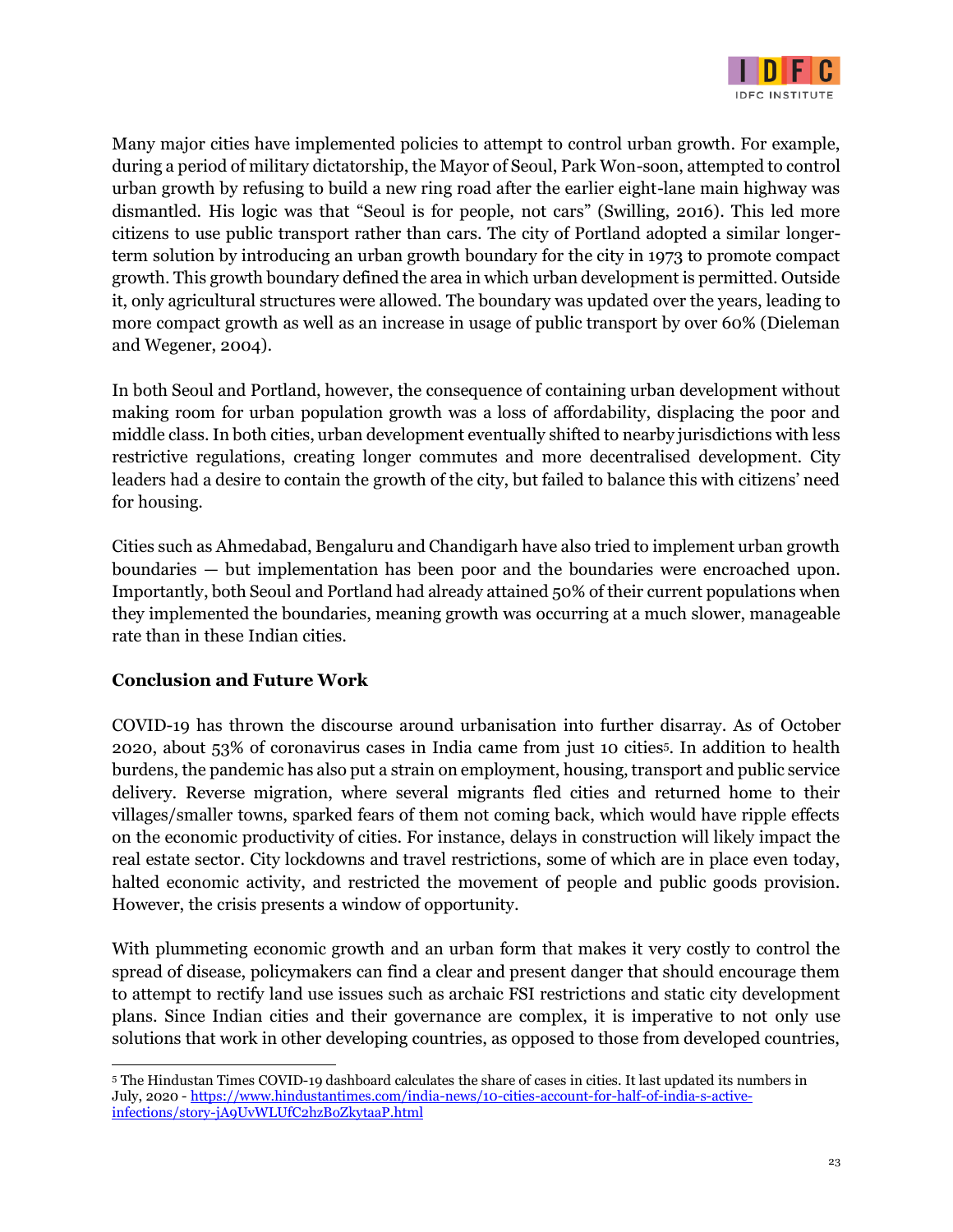

but also to tailor them to the country context. For instance, FSI should be relaxed in Indian cities, but this needs to be done in combination with policies to promote public transportation, widen public streets and improve the efficiency of urban governance and management.

Despite the short- and medium-term consequences of COVID-19, in the long term, urban areas will continue to flourish. As Indian cities grow, their density must be managed well, so that they avoid falling into the trap of unplanned, constrained, informal urban growth. If this continues, we will likely experience a substandard quality of life and potentially lower economic productivity, not to mention be prey to future health emergencies. Policymakers must develop means of ensuring that cities can make room for growth within their existing urban centres and that growth on the periphery is orderly, well-serviced and sustainable.

The cost of these mistakes can be significant. In the United States, Hsieh and Moretti estimated that poorly implemented policies to contain growth have reduced per capita GDP by almost 50% from 1964 to 2009. India, a nation with almost 270 million (MOSPI, 2017) people living in poverty, cannot afford to make such a mistake.

The suggestions outlined in this paper are preliminary, and more research is needed in order to quantify the benefits, risks, and even the magnitude of the problem of haphazard urban expansion and its management. Given that India is one of three countries expected to contribute to a global urban population growth of over 37% by 2050 (NCE, 2018), it is crucial that Indian policymakers grapple with this issue, particularly in light of the finding that several Indian cities are already highly informal and disorderly. As next steps, we propose to quantify this problem by measuring the extent of urban sprawl across the country. We aim to achieve this by conducting research to develop a 'sprawl index' that is appropriate for Indian cities. Identifying ground realities will enable us to provide contextual and granular recommendations to improve the form of urban growth in India.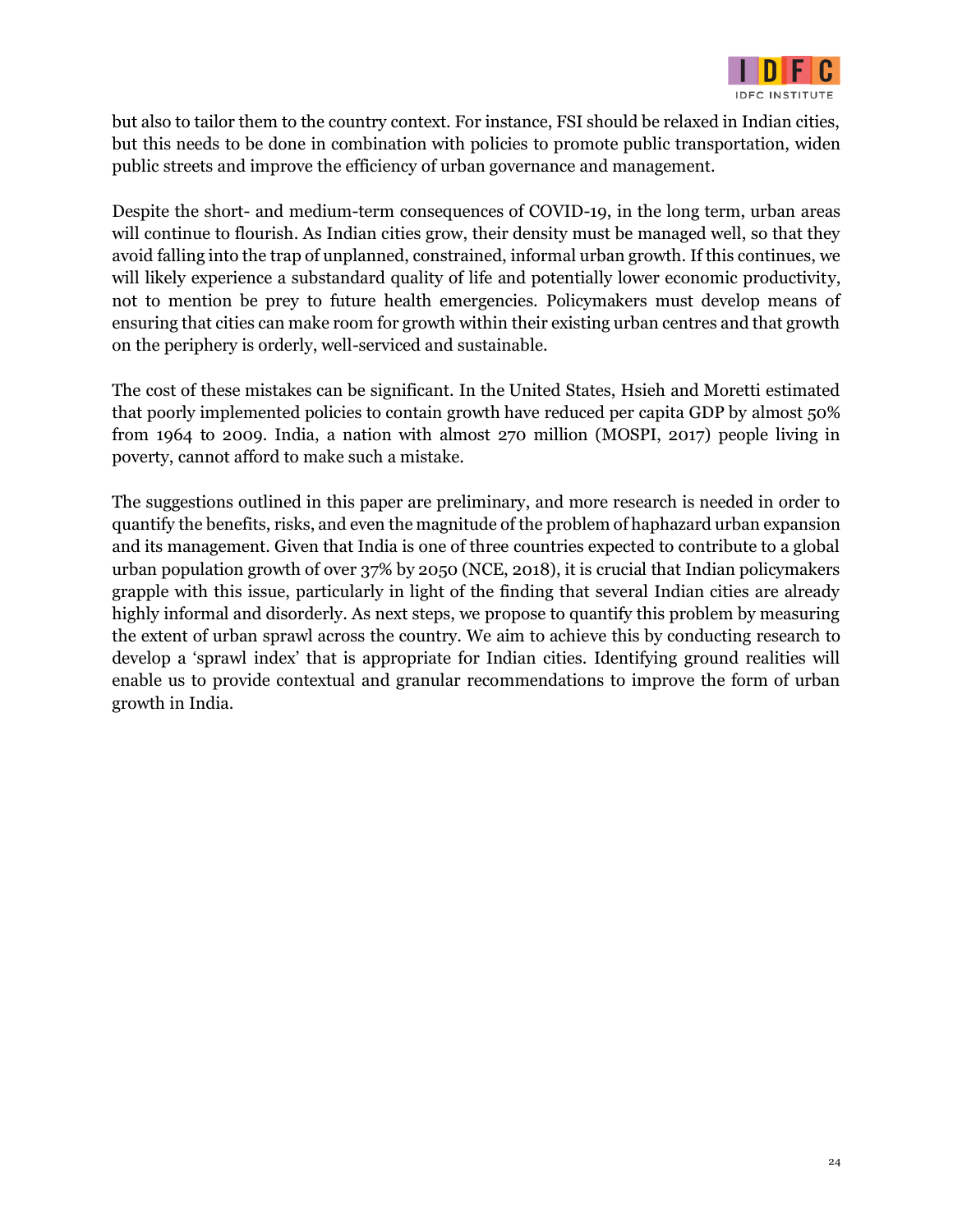

#### **References and Bibliography**

Alig, R. J., & Healy, R. G. (1987). Urban and built-up land area changes in the United States: an empirical investigation of determinants. *Land Economics*, *63*(3), 215-226.

America THINKS. (2016). HNTB. Accessed[: https://www.hntb.com/resources-america-thinks-surveys/](https://www.hntb.com/resources-america-thinks-surveys/)

Atlas of Urban Expansion. (2016). Accessed[:](http://www.atlasofurbanexpansion.org/cities) <http://www.atlasofurbanexpansion.org/cities>

Bertaud, A. (2018). Order without design: how markets shape cities. MIT Press.

Second Master Plan. Chennai Metropolitan Development Authority. Accessed: [http://www.cmdachennai.gov.in/Volume1\\_English\\_PDF/Vol1\\_Chapter12\\_Spatial%20straregy%20and%20LU%20p](http://www.cmdachennai.gov.in/Volume1_English_PDF/Vol1_Chapter12_Spatial%20straregy%20and%20LU%20plg.pdf) [lg.pdf.](http://www.cmdachennai.gov.in/Volume1_English_PDF/Vol1_Chapter12_Spatial%20straregy%20and%20LU%20plg.pdf)

Dhar, V., Pachisia, H., Tandel, V., Shah, K. and Gupta, G. (2019). Assessing Cities' Labour Market Efficiencies using Mumbai Commuting Data. *IDFC Institute Working Paper No. 3.*

Dieleman, F., & Wegener, M. (2004). Compact city and urban sprawl. Built environment, 30(4), 308-323.

Dobbs, R., Smit, S., Remes, J., Manyika, J., Roxburgh, C., & Restrepo, A. (2011). Urban world: Mapping the economic power of cities. *McKinsey Global Institute*, *62*.

Unlocking the inclusive growth story of the 21st century: Accelerating climate action in urgent times. (2018). *New Climate Economy, Washington, DC.* Accessed: <https://newclimateeconomy.report/2018/>

El Garouani, A., Mulla, D. J., El Garouani, S., & Knight, J. (2017). Analysis of urban growth and sprawl from remote sensing data: Case of Fez, Morocco. *International Journal of Sustainable Built Environment*, *6*(1), 160-169.

El Nasser, H., & Overberg, P. (2001). A comprehensive look at sprawl in America. Retrieved February 26, 2020, from <https://usatoday30.usatoday.com/news/sprawl/main.htm>

Ewing, R. H., Pendall, R., & Chen, D. D. (2002). Measuring sprawl and its impact (Vol. 1, p. 55). *Washington, DC: Smart Growth America*.

Fasenfest, D., & Jacobs, J. (2003). An anatomy of change and transition: The automobile industry of Southeast Michigan. *Small Business Economics*, 21(2), 153-172.

Galster, G., Hanson, R., Ratcliffe, M. R., Wolman, H., Coleman, S., & Freihage, J. (2001). Wrestling sprawl to the ground: defining and measuring an elusive concept. *Housing policy debate*, 12(4), 681-717.

Glaeser, E. L. (2011). Triumph of the city: How our greatest invention makes us richer, smarter, greener, healthier, and happier. New York: Penguin Press.

Glaeser, E. L., & Kahn, M. E. (2010). The greenness of cities: carbon dioxide emissions and urban development. *Journal of urban economics*, *67*(3), 404-418.

Guerra, E., & Cervero, R. (2011). Cost of a ride: The effects of densities on fixed-guideway transit ridership and costs. *Journal of the American Planning Association*, 77(3), 267-290.

Hiranandani, K. (2018). Mismatched Governance: Exploring the Relationship Between Rural and Urban Governance Forms and Urban Development in India. Accessed[:](http://www.idfcinstitute.org/knowledge/publications/working-and-briefing-papers/mismatched-governance-exploring-therelationship-between-rural-and-urban-governance-forms-and-urban-development-in-india/) [http://www.idfcinstitute.org/knowledge/publications/working](http://www.idfcinstitute.org/knowledge/publications/working-and-briefing-papers/mismatched-governance-exploring-therelationship-between-rural-and-urban-governance-forms-and-urban-development-in-india/)[and-briefing-papers/mismatched-governance-exploring-therelationship-between-rural-and-urban-governance](http://www.idfcinstitute.org/knowledge/publications/working-and-briefing-papers/mismatched-governance-exploring-therelationship-between-rural-and-urban-governance-forms-and-urban-development-in-india/)[forms-and-urban-development-in-india/](http://www.idfcinstitute.org/knowledge/publications/working-and-briefing-papers/mismatched-governance-exploring-therelationship-between-rural-and-urban-governance-forms-and-urban-development-in-india/)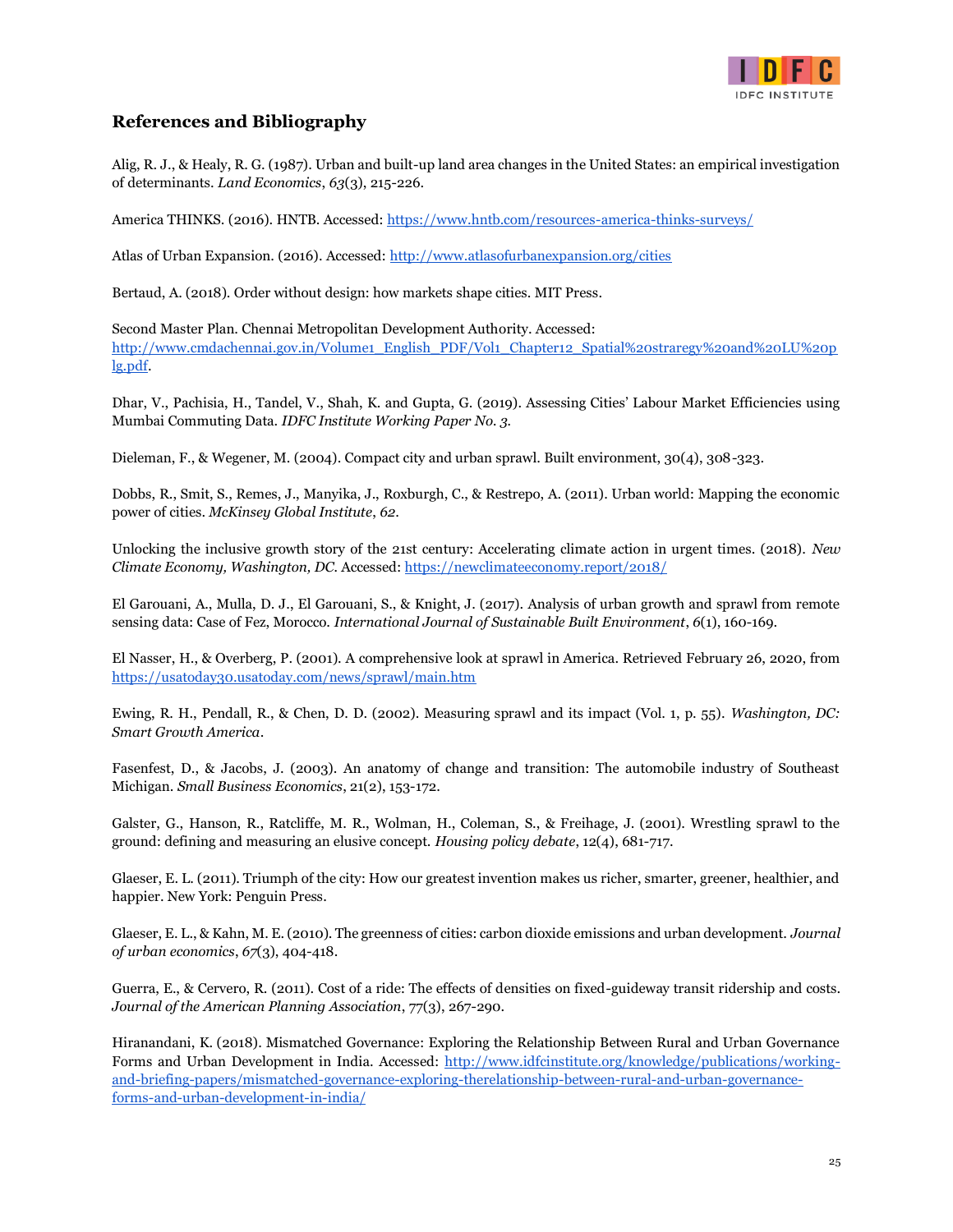

Hsieh, C. T., & Moretti, E. (2019). Housing constraints and spatial misallocation. American Economic Journal: Macroeconomics, 11(2), 1-39. India Infrastructure Report 2018: Making Housing Affordable, IDFC Institute, June

2018.

Kahn, M. (2006). The Benefits of Sprawl. *Environmental and Urban Economics*. Accessed[:](http://greeneconomics.blogspot.com/2006/03/benefits-of-sprawl.html) <http://greeneconomics.blogspot.com/2006/03/benefits-of-sprawl.html>

Liu, Z., He, C., Zhou, Y., & Wu, J. (2014). How much of the world's land has been urbanized, really? A hierarchical framework for avoiding confusion. *Landscape Ecology*, *29*(5), 763-771.

Makido, Y., Dhakal, S., & Yamagata, Y. (2012). Relationship between urban form and CO2 emissions: Evidence from fifty Japanese cities. *Urban Climate*, *2*, 55-67.

MOSPI. (2017). Millennium Development Goals - Final Country Report of India. Accessed: [http://www.mospi.gov.in/sites/default/files/publication\\_reports/MDG\\_Final\\_Country\\_report\\_of\\_India\\_27nov17.p](http://www.mospi.gov.in/sites/default/files/publication_reports/MDG_Final_Country_report_of_India_27nov17.pdf) [df](http://www.mospi.gov.in/sites/default/files/publication_reports/MDG_Final_Country_report_of_India_27nov17.pdf)

Mitra, A., & Mehta, B. (2011). Cities as the engine of growth: Evidence from India. *Journal of Urban Planning and Development*, 137(2), 171-183.

O'Toodle, R. (2020). We Were Warned. *CATO at Liberty, Cato Institute*. Accessed: [https://www.cato.org/blog/we](https://www.cato.org/blog/we-were-warned)[were-warned](https://www.cato.org/blog/we-were-warned)

OECD. (2018). Rethinking Urban Sprawl: Moving Towards Sustainable Cities, *OECD Publishing*, Paris. Accessed[:](https://doi.org/10.1787/9789264189881-en) <https://doi.org/10.1787/9789264189881-en>

Pranav, D. (2018). India preparing for the biggest human migration on the planet. Accessed[:](https://www.investindia.gov.in/team-india-blogs/india-preparing-biggest-human-migration-planet) <https://www.investindia.gov.in/team-india-blogs/india-preparing-biggest-human-migration-planet>

Prasad, V. (2017). India's Suburban Sprawl is Stifling City Centers | Smart Cities Dive. Accessed[:](https://www.smartcitiesdive.com/ex/sustainablecitiescollective/india-s-suburban-transformation/208606/) <https://www.smartcitiesdive.com/ex/sustainablecitiescollective/india-s-suburban-transformation/208606/>

Ramchandra et al (2019). Urbanisation and Urban Sprawl. *Indian Institute of Science*. Accessed[:](http://wgbis.ces.iisc.ernet.in/energy/urban/chapter1.htm) <http://wgbis.ces.iisc.ernet.in/energy/urban/chapter1.htm>

Sudhira, H. S., Ramachandra, T. V., & Jagadish, K. S. (2004). Urban sprawl: metrics, dynamics and modelling using GIS. *International Journal of Applied Earth Observation and Geoinformation*, *5*(1), 29-39.

Spears, D. (2019). Air: pollution, climate change and India's choice between policy and pretence. HarperCollins India.

Swilling, M. (2016). The curse of urban sprawl: how cities grow, and why this has to change. *The Guardian*. Accessed[:](https://www.theguardian.com/cities/2016/jul/12/urban-sprawl-how-cities-grow-change-sustainability-urban-age) <https://www.theguardian.com/cities/2016/jul/12/urban-sprawl-how-cities-grow-change-sustainability-urban-age>

Tandel, V., Hiranandani, K. and Kapoor, M. (2019). What's in a definition? A study on the suitability of the current urban definition in India through its employment guarantee programme. *Journal of Asian Economics*, 60, 69-84.

Thornton, A. (2019). 7 of the world's 10 most polluted cities are in India. *World Economic Forum*. Accessed[:](https://www.weforum.org/agenda/2019/03/7-of-the-world-s-10-most-polluted-cities-are-in-india/) <https://www.weforum.org/agenda/2019/03/7-of-the-world-s-10-most-polluted-cities-are-in-india/>

Tivari, A., & Goel, V. (2017). Urban sprawl causes, effects and remedies for Indian cities. *IOSR Journal of Environmental Science, Toxicology and Food Technology (IOSR-JESTFT)*, *11*(11), 61-67.